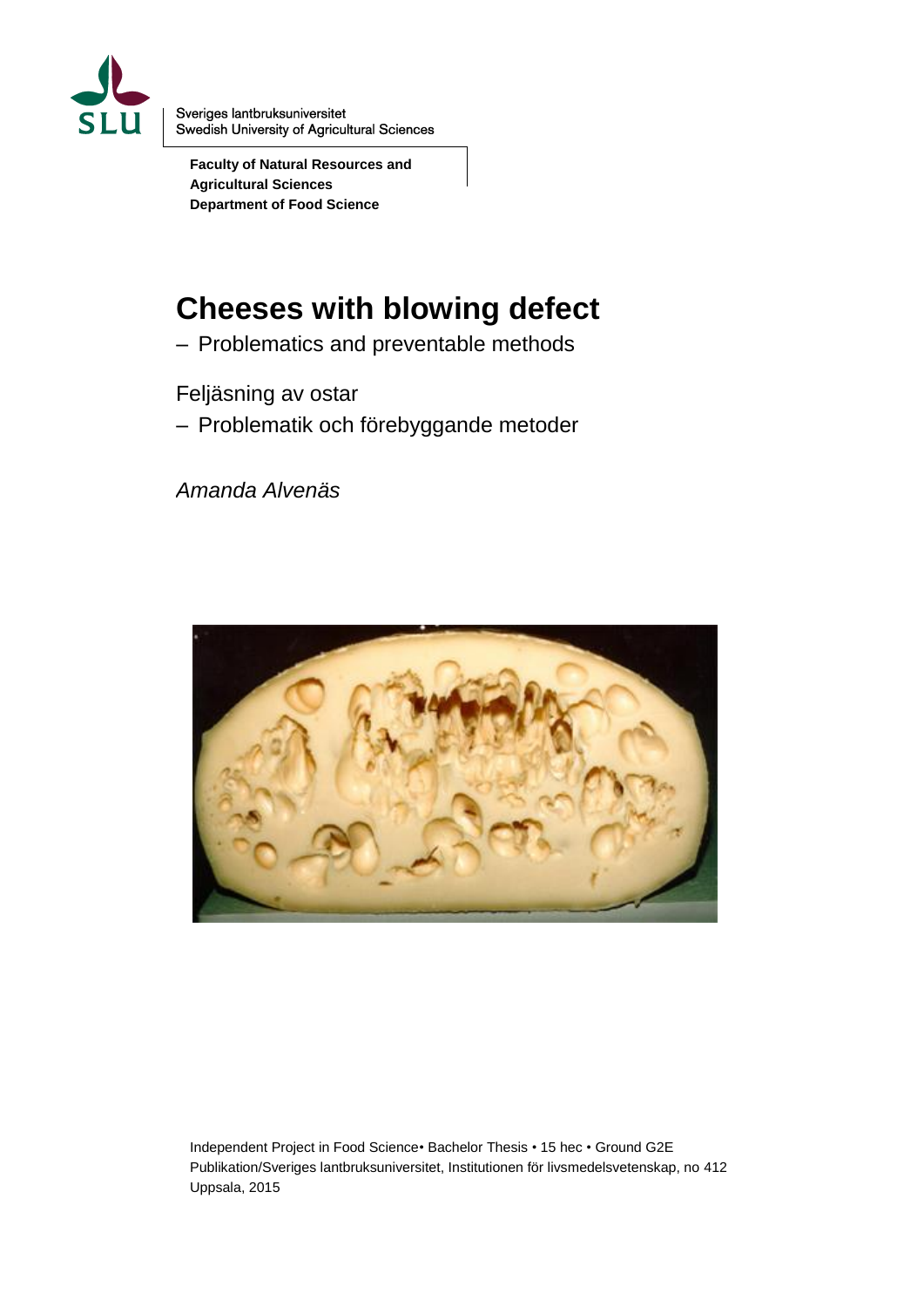## **Cheeses with blowing defect – problematics and preventable methods Feljäsning av ostar – problematik och förebyggande metoder**

*Amanda Alvenäs*

| Supervisor: | Monika Johansson, Swedish University of Agricultural |
|-------------|------------------------------------------------------|
|             | Sciences, Department of Food Science                 |

**Examiner:** Lena Dimberg, Swedish University of Agricultural Sciences, Department of Food Science

**Credits:** 15 hec **Level:** Ground G2E **Course title:** Independent Project in Food Science – Bachelor Thesis **Course code:** EX0669 **Programme/education:** Agronomy in Food Science

**Place of publication:** Uppsala **Year of publication:** 2015 **Cover picture: Anders Christiansson, LRF mjölk Title of series:** Publikation/Sveriges lantbruksuniversitet, Institutionen för livsmedelsvetenskap **Serie no: 412 Online publication:** http://stud.epsilon.slu.se

**Keywords: blowing defect, gas defect, cheese spoilage, cheese problems**

**Sveriges lantbruksuniversitet Swedish University of Agricultural Sciences**

Faculty of Natural Resources and Agricultural Sciences Department of Food Science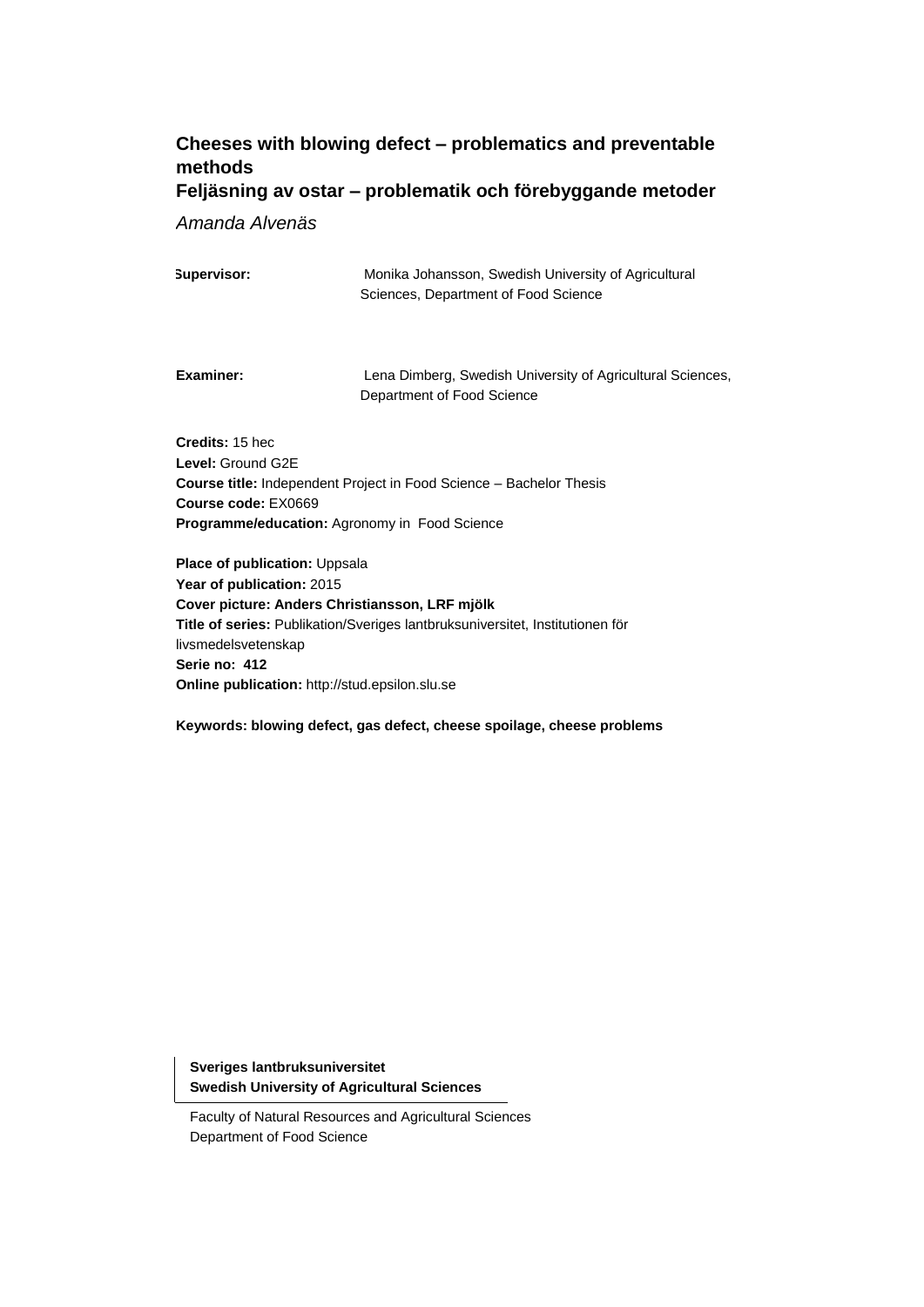## Abstract

Blowing defect of cheeses refers to undesirable openness of the cheeses interior. It is a result of unwanted microbial metabolism. Production of hard- and semi-hard chesses require methods and/or preservatives to make sure that blowing defect is prevented. Most dairy industries have developed proper methods for this purpose, but it still remain a big problem for many cheese-producers.

In this study problematics behind blowing defect was investigated. Preventing methods was compiled and the magnitude of the problem in the dairy industry was evaluated. Five Swedish large-scale dairy industries as well as two Italian traditional cheese producers have contributed with information about the importance of managing blowing defect at their factories.

Cheeses frequently affected by blowing defect include brine-salted cheeses, cheeses ripened at hot temperatures and hard cheeses that are ripened for extensive periods. Low salt content, high levels of moisture content, water activity and pH as well as high initial amount of spores and/or somatic cell count favours spoilage. Swiss-type-, Dutch-type-, very hard Italian-type-, and Swedish Herrgård- and Grevétype-cheeses are examples of cheeses susceptible for blowing defect.

Pasteurization of cheese milk is the most common method for the prevention of spoilage bacteria. It inhibits non-sporulating microorganisms causing blowing defect; heterofermentative lactic acid bacteria, propionic acid bacteria, coliform bacteria and yeasts. However, it is not a guarantee for safe dairy products without spoilage organisms since thermoduric microorganisms and enzymes survives the process and sterilized milk is a good substrate for a lot of spoilage microorganisms.

Endospores survive pasteurization and can germinate in the cheese during ripening if environmental conditions are favourable. Endospores are normally reduced by membrane filtration and/or bactofugation of the cheese milk. Sodium nitrate and lysozyme are common additives for the inhibition of spore-forming bacteria as well as other spoilage bacteria. More severe methods for the removal of spores exist, but they normally alter the cheese-making properties too much to be applied in the industry.

Further development of processing techniques of cheese milk and research about combining different methods are needed to be investigated in order to ensure a cheese production without blowing defect, and without altering the cheese-making properties.

*Keywords:* blowing defect, gas defect, cheese spoilage, cheese problems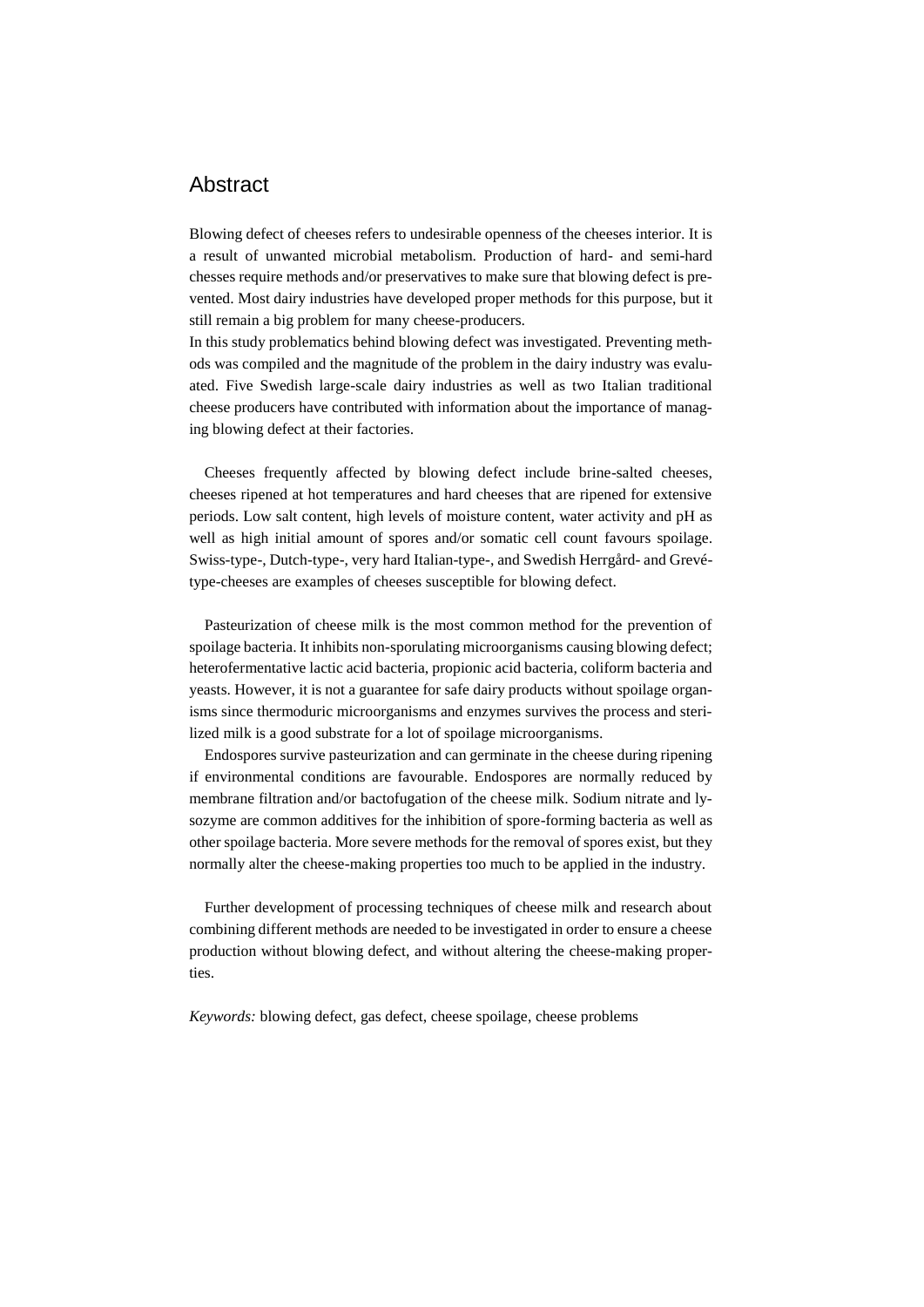## **Sammanfattning**

Feljäsning av ostar orsakas av mikrobiell metabolism och resulterar i oönskad öppen struktur av ostens innanmäte. Produktionen av hårda- och halvhårda ostar kräver metoder och/eller tillsatser för att förhindra problemet. De flesta mejerier har utvecklat lämpliga metoder för detta ändamål men trots detta utgör feljäsning av ostar fortfarande ett problem för många ostproducenter.

I denna studie undersöktes problematiken angående feljäsning av ostar. Förebyggande metoder sammanställdes och omfattningen av problemet i mejeriindustrin utvärderades. Fem svenska storskaliga ostproducenter samt två italienska traditionella ostproducenter har bidragit med information angående omfattningen av feljäsning på deras ystningsverkssamhet.

Osttyper som ofta drabbas av feljäsning inkluderar saltlakesaltade ostar, ostar som mognar vid höga temperaturer och hårdostar som lagras under långa perioder.

Lågt saltinnehåll, hög fuktighet, vattenaktivitet och pH samt höga initiala halter av sporer och/eller somatiska celltal gynnar feljäsning. Schweiziska osttyper-, holländska osttyper-, hårda Italienska osttyper-, samt svensk grevé och herrgårdsost är exempel på ostar som är särskilt mottagliga för feljäsning.

Pastörisering är en metod som förhindrar mikrobiell tillväxt och den tillämpas vanligen på ystmjölk. Pastörisering inhiberar icke-sporulerande mikroorganismer som orsakar feljäsning; heterofermentativa mjölksyrebakterier, propionsyrabakterier, koliforma bakterier och jäst. Metoden kan dock inte garantera helt livsmedelssäkra produkter eftersom termoresistenta mikroorganismer och enzymer överlever processen. Steriliserad mjölk är även ett bra näringssubstrat för flertalet mikroorganismer.

Endosporer överlever pastörisering och om omgivande faktorer är gynnsamma kan sporerna gro i osten under lagringsperioden. Endosporer reduceras vanligen genom membranfiltration och/eller baktofugering av ystmjölken. Natriumnitrat och lysosym är vanliga tillsatser som både inhiberar sporulerande bakterier och andra förstörande mikroorganismer.

Mer omfattande metoder för reduktionen av sporantal finns men de försämrar ofta ystningsegenskaperna vilket gör att de inte används i industrin idag.

Ytterligare forskning angående kombinationen av metoder och utveckling av processandet av ystmjölk behöver utföras för att kunna säkerställa en ostproduktion utan feljäsning samt utan att försämra dess ystningsegenskaper.

*Nyckelord:* feljäsning, sprängd defekt, ostförstörelse, ostproblem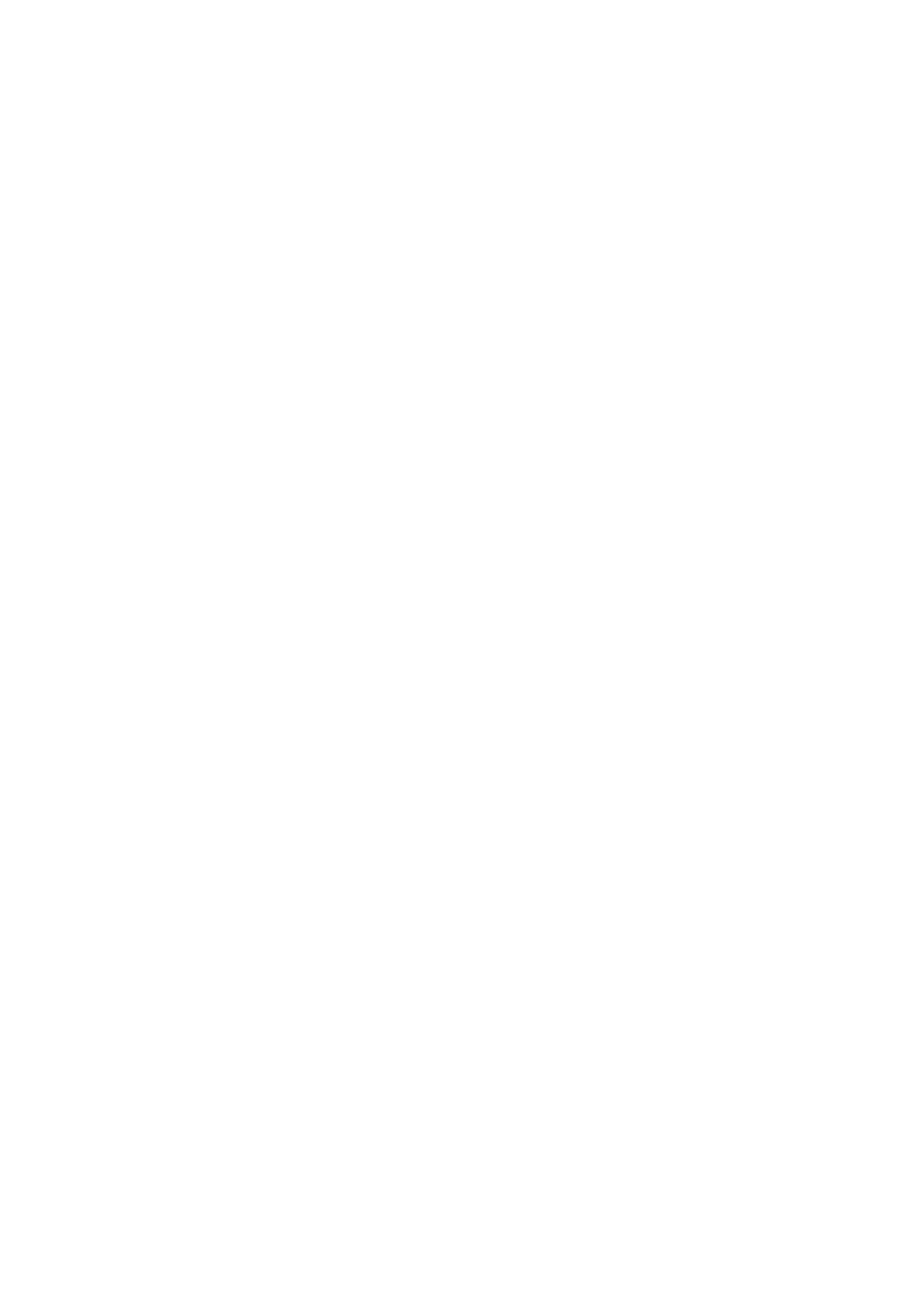# Table of contents

| 1                                         |     | <b>Introduction</b>                          | 5  |
|-------------------------------------------|-----|----------------------------------------------|----|
|                                           | 1.1 | Background                                   | 5  |
|                                           | 1.2 | Aim and objectives                           | 5  |
| $\mathbf{2}$<br>Microbial cheese spoilage |     |                                              | 6  |
|                                           | 2.1 | Factors affecting cheese spoilage            | 6  |
|                                           | 2.2 | <b>Blowing defect</b>                        | 6  |
|                                           | 2.3 | Factors affecting milk quality               | 7  |
|                                           | 2.3 | Pathogens associated with cheese             | 8  |
| 3                                         |     | <b>Cheese properties</b>                     | 9  |
|                                           | 3.1 | Property determinants                        | 9  |
|                                           | 3.2 | Classification                               | 9  |
|                                           | 3.3 | Lactic acid bacteria                         | 9  |
|                                           | 3.4 | Ripening                                     | 10 |
| 4                                         |     | Blowing defect - causing microorganisms      | 11 |
|                                           | 4.1 | Clostridia                                   | 11 |
|                                           | 4.2 | Heterofermentative lactic acid bacteria      | 12 |
|                                           | 4.3 | Propionic acid bacteria                      | 12 |
|                                           | 4.4 | Coliform bacteria                            | 13 |
|                                           | 4.5 | Yeasts                                       | 13 |
| 5                                         |     | Methods for the prevention of blowing defect | 14 |
|                                           | 5.1 | Heat treatment                               | 14 |
|                                           | 5.2 | Additives                                    | 15 |
|                                           | 5.3 | Membrane filtration and bactofugation        | 17 |
|                                           | 5.4 | Hygiene                                      | 17 |
|                                           | 5.5 | Prevention of late blowing defect            | 18 |
| 6                                         |     | Dairy contacts                               | 19 |
|                                           | 6.1 | Summary of answers                           | 19 |
| 7                                         |     | <b>Discussion</b>                            | 21 |
| 8                                         |     | <b>Appendix</b>                              | 22 |
|                                           | 8.1 | Dairy industry contacts                      | 22 |
| 9                                         |     | <b>References</b>                            | 29 |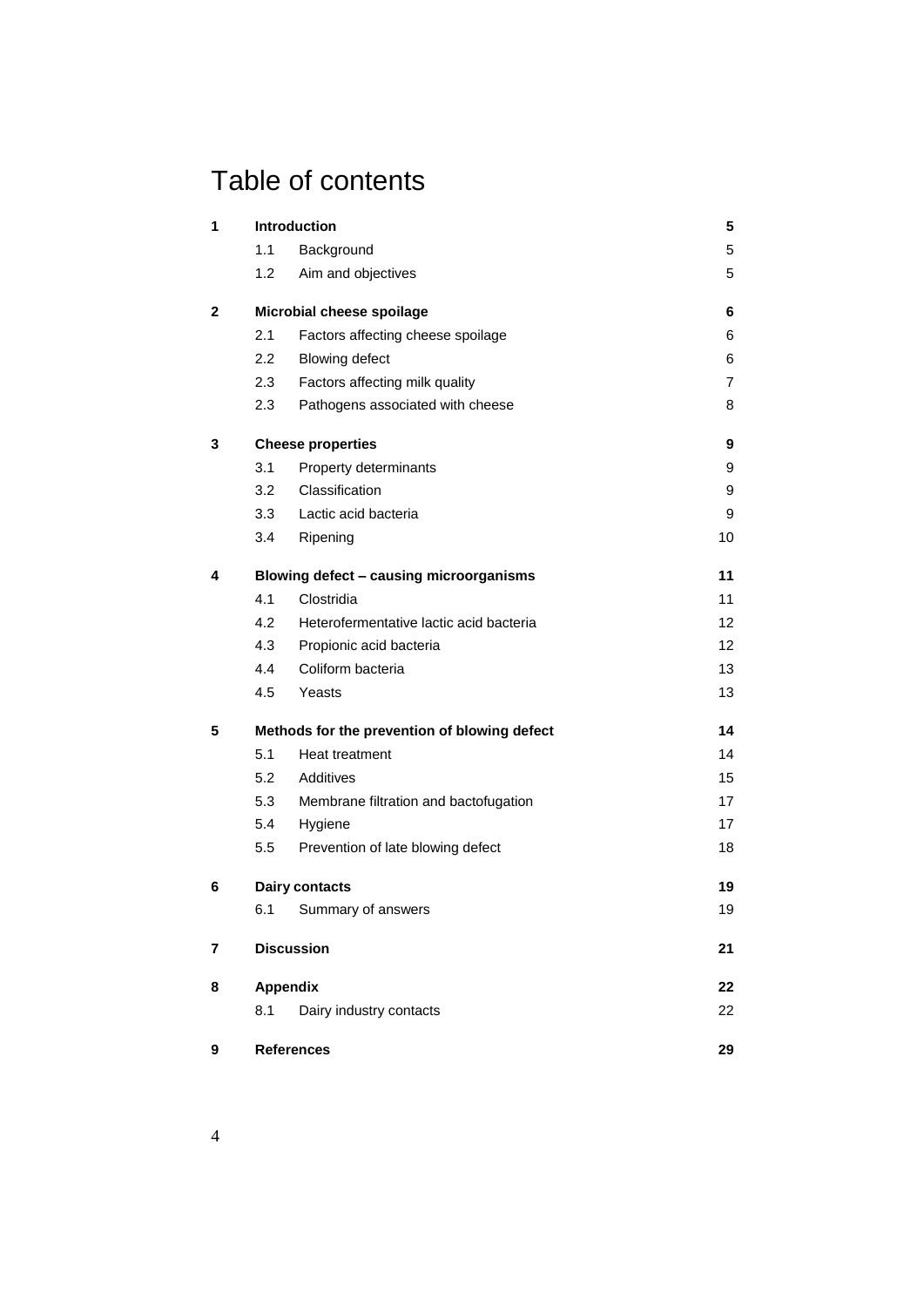# <span id="page-6-0"></span>1 Introduction

Blowing defect of cheeses represent a major risk of spoilage in the dairy industry today. It results in losses in the form of reduced yield, stability and shelf-life of the cheese. Blowing defect is caused by unwanted bacterial gas production which normally appears during the later stages of cheese making. The gasses produce texture defects like holes, slits, eyes and cracks of the cheeses interior. Off-flavours and odours are also usually a consequence of that (Düsterhöft & van den Berg 2007; Hill & Kethireddipalli 2013; Sheelan 2007).

Microbial blowing defect is mainly caused by Clostridia, certain heterofermentative bacteria, coliform bacteria and yeasts. *Clostridium tyrobutyricum* is a wellknown cheese spoilage bacteria representing the largest problem due to butyric acid fermentation (Hill & Kethireddipalli 2013; Sheelan 2007)

## 1.1 Background

Most thermoduric microorganisms and other spoilage organisms are inhibited by normal cheese-making conditions, e.g. by acidity and low water activity. However, if initial counts of spoilage microorganisms are sufficient and environmental conditions allow it, gas defects will occur.

Clostridia are able to produce thermoduric endospores, one of the most resistant survival structures existing. The spores can be transferred from the cattle, end up in the cheese milk, and colonize during ripening of the cheese (Brüggemann  $\&$ Gottschalk 2009; Giffel & Wells-Bennik 2010; Sheelan 2007; Willey et al. 2012).

## 1.2 Aim and objectives

The aim of this study was to define and evaluate problematics behind blowing defects of cheeses and to investigate how comprehensive the problem is in the industry today. Causing microorganisms and metabolism are summarised and known preventing methods are compiled and estimated. Scientific literature and interviews with dairies were evaluated.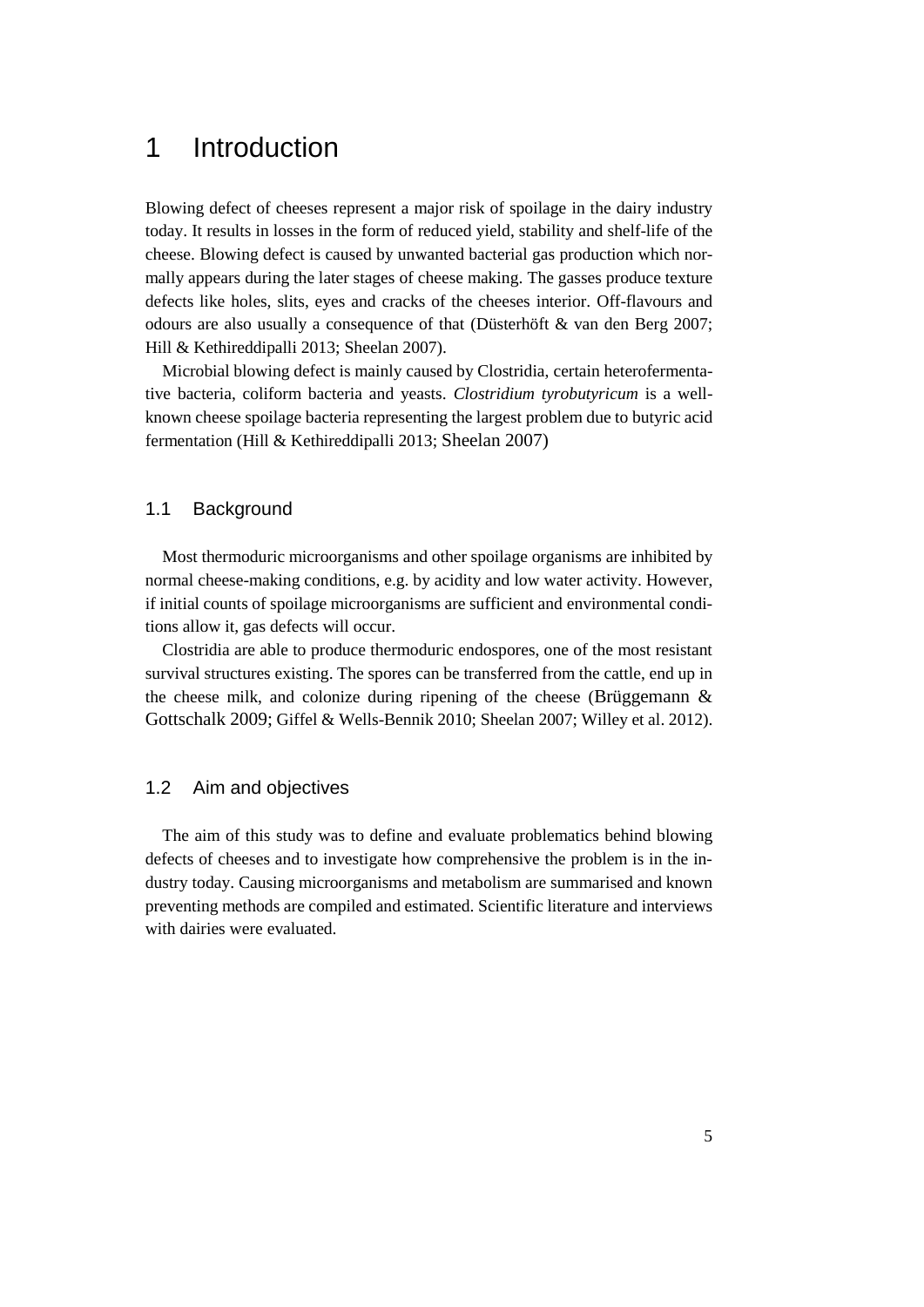# 2 Microbial cheese spoilage

### 2.1 Factors affecting cheese spoilage

Microbial cheese spoilage organisms lower the quality of cheeses by producing degrading enzymes which alter the texture, flavour and smell of the cheese (Ledenbach & Marshall 2010). Psychrotrophic bacteria, fungi, yeasts, spore-forming bacteria, coliform bacteria and heterofermentative bacteria are the most common ones (Giffel & Wells-Bennik 2010). Factors like water content, temperature, pH, redox potential, nutrient availability, salinity, properties of starter- and adjunct cultures, competitive microflora, oxygen availability, properties of contaminating microorganisms as well as type and quantities of produced enzymes determine the occurrence of spoilage (Johnson 2001; Ledenbach & Marshall 2010).

Soft and fresh cheeses are easily spoilt due to higher pH and moisture content and lower salinity. Hard and ripened cheeses are better preserved due to lower pH, lower water activity ( $a_w$ ) and salinity (Ledenbach & Marshall 2010). If the curd mass is insufficient pressed and unevenly distributed, it will increase the risk of cheese spoilage (Sheelan 2007).

Most spoilage bacteria need oxygen to grow and are inhibited by the anaerobic ripening environment of the cheeses interior. An exception is Clostridia which are strictly anaerobic bacteria which can germinate and grow in the interior during ripening (Beresford 2007a; Johnson 2001; Zhao et al. 2013).

## 2.2 Blowing defect

Blowing defects can arise both early and late during cheese maturation. Early gas defect is normally a product by coliforms or yeasts (Hill & Kethireddipalli 2013; Sheelan 2007). Late gas defect is a typical condition of cheeses contaminated with propionic acid bacteria (PAB) or spore-forming Clostridia. Heterofermentative lactic acid bacteria and propionic acid bacteria are able to spoil cheeses by early- as well as late gas defect (Hill & Kethireddipalli 2013). Late blowing defect represent the largest microbial cheese spoilage problem with *Clostridium tyrobutyricum* as the dominant causative agent (Hill & Kethireddipalli 2013).

Clostridial growth produce major texture defects and gas production of the cheeses interior and creates an acidic, fermented flavour as well as a vomit-like odour from butyric acid (Düsterhöft & van den Berg 2007; Zhao et al. 2013).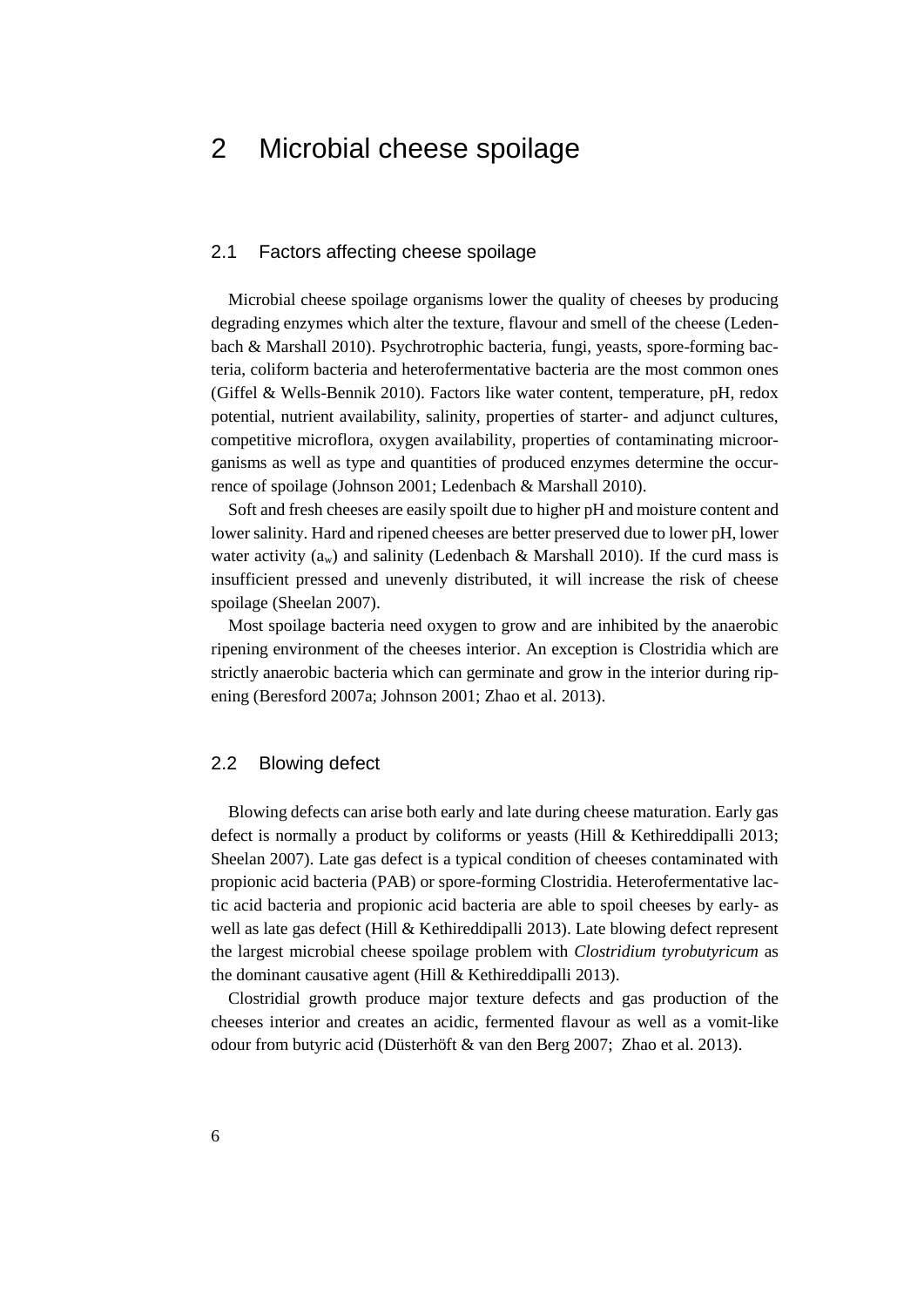#### 2.2.1 Cheeses frequently affected

Swiss-type (e.g. Emmentaler, Swiss), and Dutch-type cheeses (e.g. Gouda, Edam) are frequently affected by blowing defect (Ledenbach & Marshall 2010). They are ripened at hot temperatures and are brine-salted. Brine-salting means immersion of formed cheese into a brine. It poses a problem because growth of *C. tyrobutyricum* depend on the rate of diffusion of salt into the interior of the cheese (Düsterhöft & van den Berg 2007; Ledenbach & Marshall 2010; Sheelan 2007). Some brine-salted cheeses, e.g. Cheddar, have rapid S/M (salt to moisture) increase and are not susceptible to spoilage due to brine-salting (Sheelan 2007). All these hard- and semi-hard cheeses have problems with blowing defects as well as cheeses such as Gruyere and Swedish Grevé and Herrgårdsost (Klijn et al. 1995; Thylin 2000). Very hard Italian cheeses like Grana Padano and Parmigiano Reggiano are susceptible for late blowing defect due to extensive ripening periods (Di Cagno & Gobetti 2007; Thylin 2000).

## 2.3 Factors affecting milk quality

Milk quality has a major impact on final cheese quality and property (Burgess 2010). Somatic cell count (SCC) is often used as a golden standard indicating the milk quality. Cheese milk with high SCC result in lowered yield and affects the final product negatively. Total bacterial count is an important quality marker (Adams & Moss 2008; Hill & Kethireddipalli 2013; Weller 2010). Cheese milk should contain  $\langle 10^4 \text{ cftu}$  (colony forming units)/ml and  $\langle 10^5 \text{/ml} \text{ of } SCC$  in order to be classified as high quality, Grade A milk (Johnson 2001; Skeie 2010).

#### 2.3.1 Psychrotrophic organisms

Psychrotrophic microorganisms are microorganisms that can grow at refrigerating temperatures. They have competitive advantage over desired microflora like lactic acid bacteria (LAB) in chilled milk (Hill & Kethireddipalli 2013). Cheese milk with high amount of psychrotrophic bacteria will reduce cheese yield and shelf-life as well as produce off-flavours (Skeie 2010). Psychtrotrophic organisms normally come from Staphylococcus, Pseudomonas, Bacillus, Aerococcus, Lactococcus Micrococcus and coliforms, but some yeasts and molds are also psychrotrophic (Beresford 2007a; Hill & Kethireddipalli 2013; Ledenbach & Marshall 2010). They are killed by pasteurization but some of their hydrolytic enzymes are thermoduric. Psychtrotrophs are most easily inhibited by cooling the milk quickly and using it soon after milking (Ledenbach & Marshall 2010).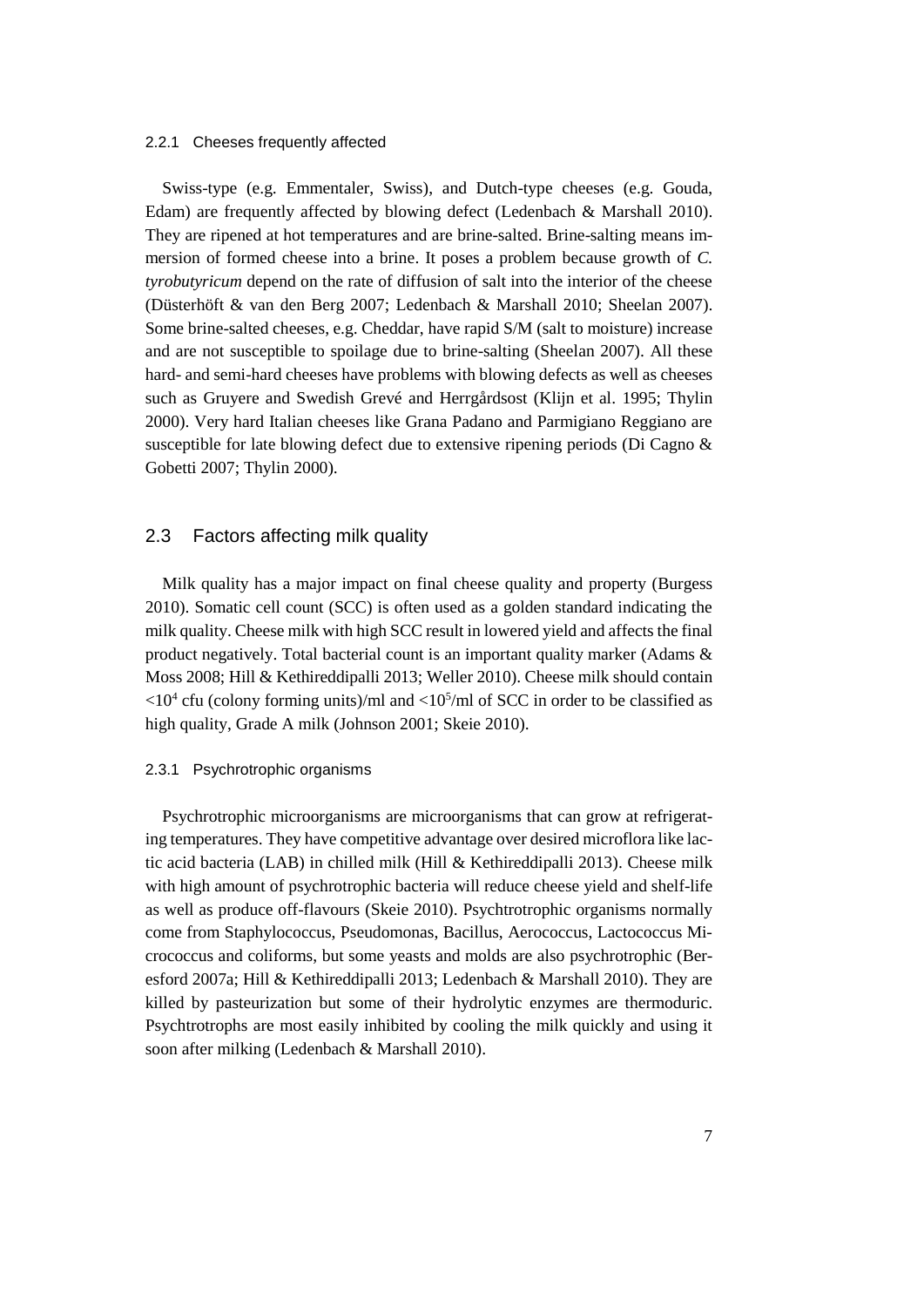#### 2.3.2 Spore-forming bacteria

Clostridia spp. and Bacillus spp. are endospore-forming bacteria. Endospores are dormant structures developed from bacterial cells and are very resistant to environmental stress (Willey et al. 2012). Sporulation protects the bacterial DNA from adverse conditions as extremes in pH and temperatures but also from chemicals, radiation and desiccation. The spores survive pasteurization and pose a big problem in the food industry (Brüggemann & Gottschalk 2009). *Bacillus cereus*, *Bacillus licheniformis* and *Bacillus subtilis* frequently contaminate dairy products, resulting in off-flavours and texture defects (Giffel & Wells-Bennik 2010; Ledenbach & Marshall 2010).

Endospore-forming bacteria and other spoilage organisms can be transferred from the cow to the milk if the udder is contaminated from dirt; either from soil, faeces or the bedding material (Heyndrickx et al. 2010). Straw beds and silage increases the risk of spores, mastitis and average cell counts of the milk (Heyndrickx et al. 2010; Weller 2010). Fast and adequate pH-reduction of the silage by LAB fermentation is necessary regarding the prevention of spoilage microorganisms (Wilkinson 2005). Clostridia are strictly anaerobic which gives them competitive advantage during oxygen free silage and they can grow if the pH-reduction by LAB in the silage is insufficient and a<sup>w</sup> is enough (Thylin 2000).

### 2.4 Pathogens associated with cheese

Major pathogenic bacteria associated with a risk during cheese manufacturing include; *Listeria monocytogenes,* Salmonella spp. and *Escherichi coli* O157:H7. They are common contaminants of raw milk and tolerate the low temperature and pH of cheeses. Some are psychrotrophic and can stay for a long time during the ripening process, e.g. *L. monocytogenes* which is high-risk bacteria in dairy production because it easily colonizes dairy plant environment (Hill & Kethireddipalli 2013; Stessl & Hein 2010).

Other common pathogenic contaminants of milk and dairy products include *Staphylococcus aureus*, Mycobacterium spp., *Yersinia enterocolitica*, *Campylobabter jejuni*, Salmonella spp. and *B. cereus*, but growth and toxin-production is normally inhibited by LAB and low pH (Giffel & Wells-Bennik 2010; Hill & Kethireddipalli 2013).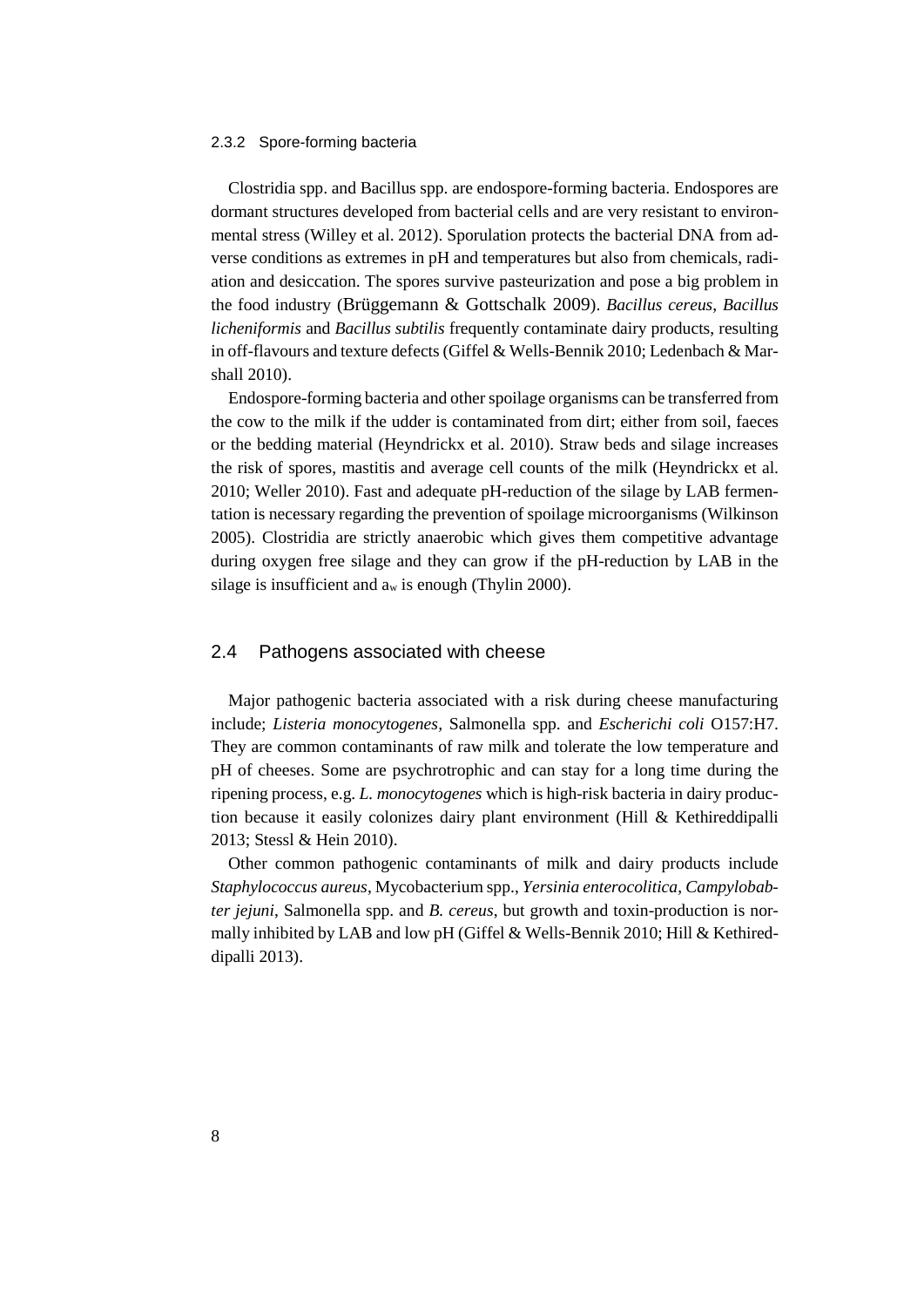# 3 Cheese properties

#### 3.1 Property determinants

Properties of cheeses varies a lot and depend on different choices and conditions during production. Cheese consist of just a few ingredients; milk, culture inoculants, rennet/acid and salt. Even so, properties can change during manufacture since cheeses have a dynamic microflora (McSweeney 2007a). Characteristics and flavor can be altered by choice of culture inoculants, milk type, milk quality and time of renneting and ripening (Adams & Moss 2008).

Texture of cheeses depend on attributes like openness, firmness, elasticity, size of eyes and brittleness (Willey et al. 2012).

### 3.2 Classification

Cheeses are often classified by hardness and texture, sometimes also size, milk type, ripening process and region of production. Rennet-coagulated cheeses are often classified by hardness, ripening process and manufacturing methods. Examples of classifications include very hard cheese (e.g. Grana padano), hard cheese (e.g. Cheddar), semi-hard cheese (e.g.Gouda), Swiss-type cheese (e.g. Emmental) and Dutch-type cheese (e.g. Edam) (Banks 2007a; Hill & Kethireddipalli 2013; Willey et al. 2012).

Circular holes created from  $CO_2$  and/or  $H_2$  are called eyes. Cheeses with eyes (e.g. Swiss-type) has to be manufactured from an elastic and soft curd, otherwise slits and cracks of the cheese will be produced instead of eyes. Gas development in elastic curds bends the protein network rather than breaks it (Johnson 2001). Eyes will form if gas production is faster than the permeation through the rind of the cheese (Hill & Kethireddipalli 2013). Cheeses with eyes have higher pH  $(>5.3)$ within the first days of ripening), than cheeses without eyes (<5.2) (Skeie 2010).

### 3.3 Lactic acid bacteria

Cheese production depend on microbial culture inoculation for the development of characteristic attributes like flavour and texture, but also in order to prolong shelflife, prevent quality defects and enhance ripening (Hill & Kethireddipalli 2013).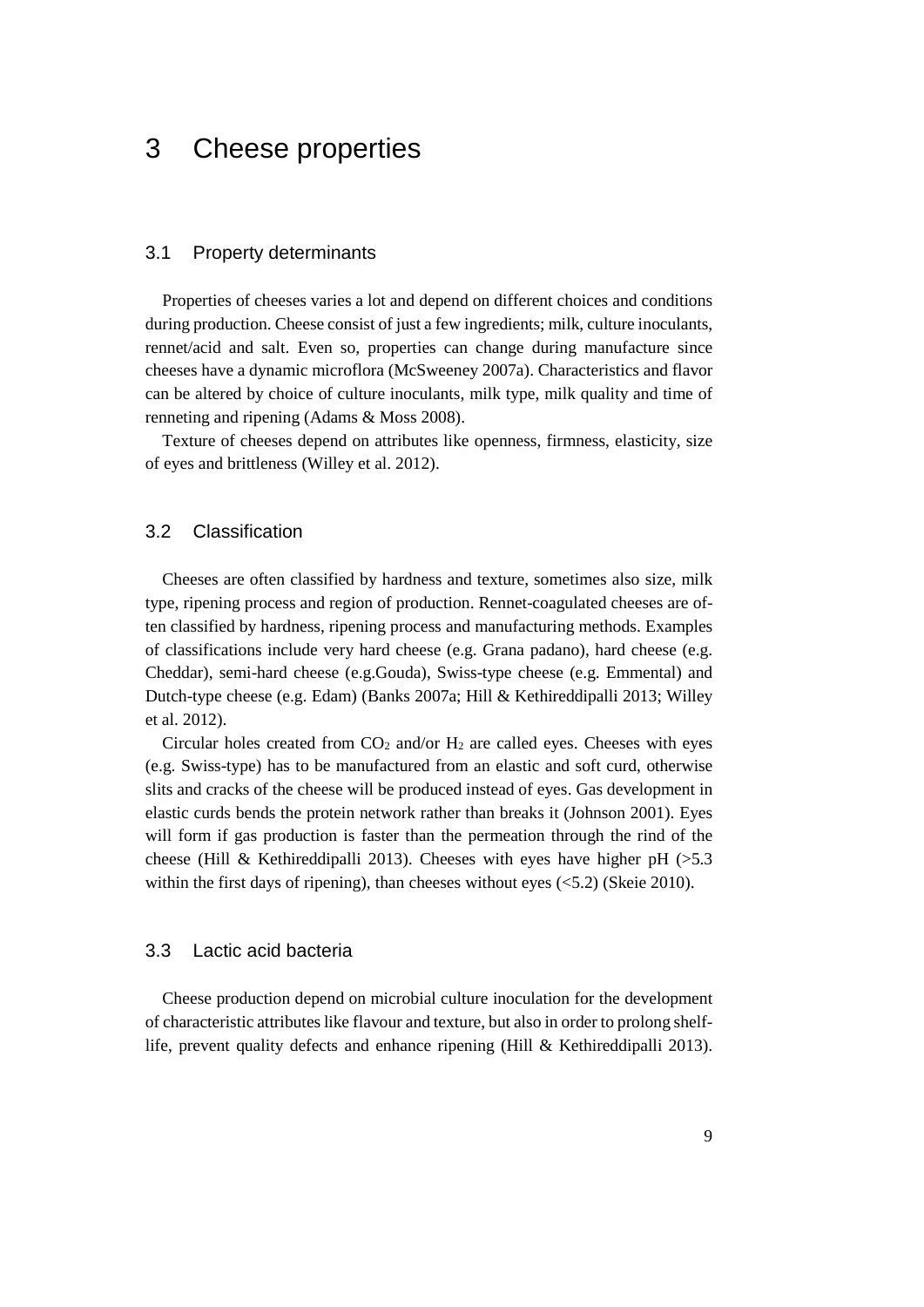Lactic acid bacteria (LAB) are used for this purpose. It is inoculated as a starter culture into cheese milk early during cheese-making, often also in the later stages of production as well (Hill & Kethireddipalli 2013). *Lactococcus lactis* is a common starter culture of LAB, both for soft- and hard cheeses (Willey et al. 2012).

LAB are gram-positive non-motile rods or cocci and prefer temperatures over 30 ºC. They produce lactic acid, are mesophilic/termophilic and facultative anaerobes or microaerophilic (Hill & Kethireddipalli 2013). LAB have an advantage in dairy microflora as they produce lactase which makes it possible to utilize the lactose present in milk (Hill & Kethireddipalli 2013). The pH of cheese is lowered by LAB metabolism to about 4.2-5.5. The pH-reduction inhibit many microorganisms, improves the stability of the cheese and enhances texture and flavor (Adams & Moss 2008; Coultate 2009; Hill & Kethireddipalli 2013).

Heterofermentative LAB produce lactic acid,  $CO<sub>2</sub>$  and flavour compounds (Hill & Kethireddipalli 2013). In some cheese-types they are inoculated for the characteristic eye development. Some LAB are suitable inoculants for certain cheese types but are highly unwanted in other varieties. Citrate positive LAB (e.g. *Lactococcus lactis* subsp. *Lactis* or *Leuconostoc cremoris*) produce diacetyl, acetate and CO<sub>2</sub> which contributes to characteristic flavor and small eyes for Dutch-type cheeses. However, cheeses like cheddar would get spoiled by the inoculation of the same bacteria (Adams & Moss 2008; Johnson 2001).

## 3.4 Ripening

Rennet-coagulated cheeses are ripened in order to obtain characteristic flavor, texture, structure and functionality (Hill & Kethireddipalli 2013). Ripening changes chemical and physical properties of the cheese by biochemical processes (Hill & Kethireddipalli 2013). Ripening reduce water, increase hardness and catabolize fatty acids, amino acids and casein micelles (Hill & Kethireddipalli 2013; Willey et al. 2012).

During ripening, lactate is metabolized by yeast, molds and proteolytic bacteria which increases pH gradually with ripening time (Hill & Kethireddipalli 2013). Ripening time depend on desired texture and flavor and is typically 20-24 months for Parmigiano Reggiano and 14-16 months for Grana Padano (Di Cagno 2007; Gobbetti 2007; Hill & Kethireddipalli 2013). Hard cheeses like Swiss and Cheddar require 3 to 12 months of ripening (Willey et al. 2012). Dutch-type cheeses are ripened for at least 4 weeks (Düsterhöft & van den Berg 2007).

Ripening temperature depends on cheese variety (Adams & Moss 2008). Ripening can be accelerated by elevating storage temperatures, high-pressure processing and addition of enzymes (Hill & Kethireddipalli 2013).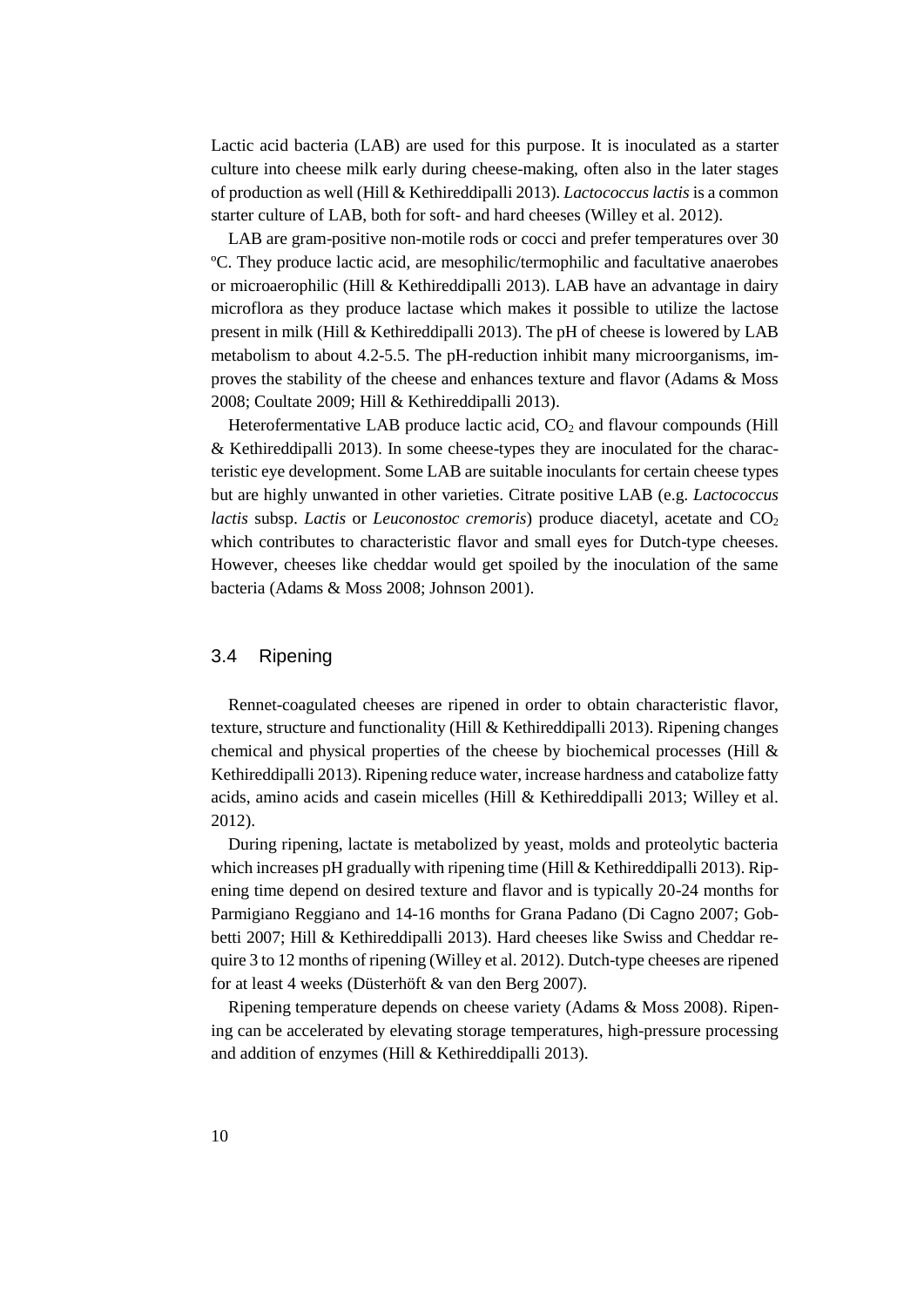## 4 Blowing defect - causing microorganisms

### 4.1 Clostridia

Typical Clostridia are endospore-forming, rod-shaped, gram-positive, carbohydrate-fermenting and strictly anaerobic bacteria (Zhao et al. 2013). Normally they have optimal growth at 37 °C and are inhibited at pH values lower than 4.5 (Thylin 2000; Wilkinson 2005). Some Clostridia produce toxins e.g. *C. botulinum*, *C. perfringens* and *C. butyricum* (Brüggemann & Gottchalk 2009).

*C. tyrobutyricum, C. butyricum* and *C. sporogenes* cause blowing defect by butyric acid fermentation. *C. tyrobutyricum* is the dominant causative agent and it metabolises lactic acid present in the cheese and produces butyrate, acetate,  $CO<sub>2</sub>$  and H2 as by-products with a high yield (Cocolin et al. 2004; Di Cagno & Gobetti 2007; Klijn et al. 1995; Zhao et al. 2013). From 2 g of lactic acid, 1 g of butyric acid and 1000 mL of gasses are produced (Bachmann & Frölich-Wyder 2007). The gasses create typical blowing defect and large openness of the cheeses interior in hard- and semi-hard cheeses.

*C. tyrobutyricum* spoil the cheese during the later stages of cheese ripening, often after a few months when pH has increased enough (Di Cagno & Gobetti 2007; Hill & Kethireddipalli 2013; Johnson 2001). Sometimes a gray/green *C. tyrobutyricum*colony can be observed at the surface of an eye (Di Cagno & Gobetti 2007).

*C. butyricum* usually spoil the cheese during early ripening because it requires lactose as substrate. *C. sporogenes* spoils the cheese after about one year of ripening time because it use free amino acids as substrate (Di Cagno & Gobetti 2007).

Butyric acid creates an unpleasant fermented, acidic flavour of the cheese and creates a vomit-like smell (Featherstone 2008; Yang et al. 2013). Acetic acid is also produced by the Clostridia, but in smaller amounts; the ratio of butyrate and acetate is depending on pH (Yang et al. 2013; Zhao et al. 2013). Acetic acid causes a sour taste and sharp smell of the cheese (Yang et al. 2013).

Clostridial growth is affected by ripening temperature, initial spore count of the milk, pH, salinity, rate of salt penetration from brines and by types of starter- and adjunct cultures used (Ledenbach & Marshall 2010). Some cheeses require as few as one spore/ml milk to get spoiled by Clostridia (Ledenbach & Marshall 2010).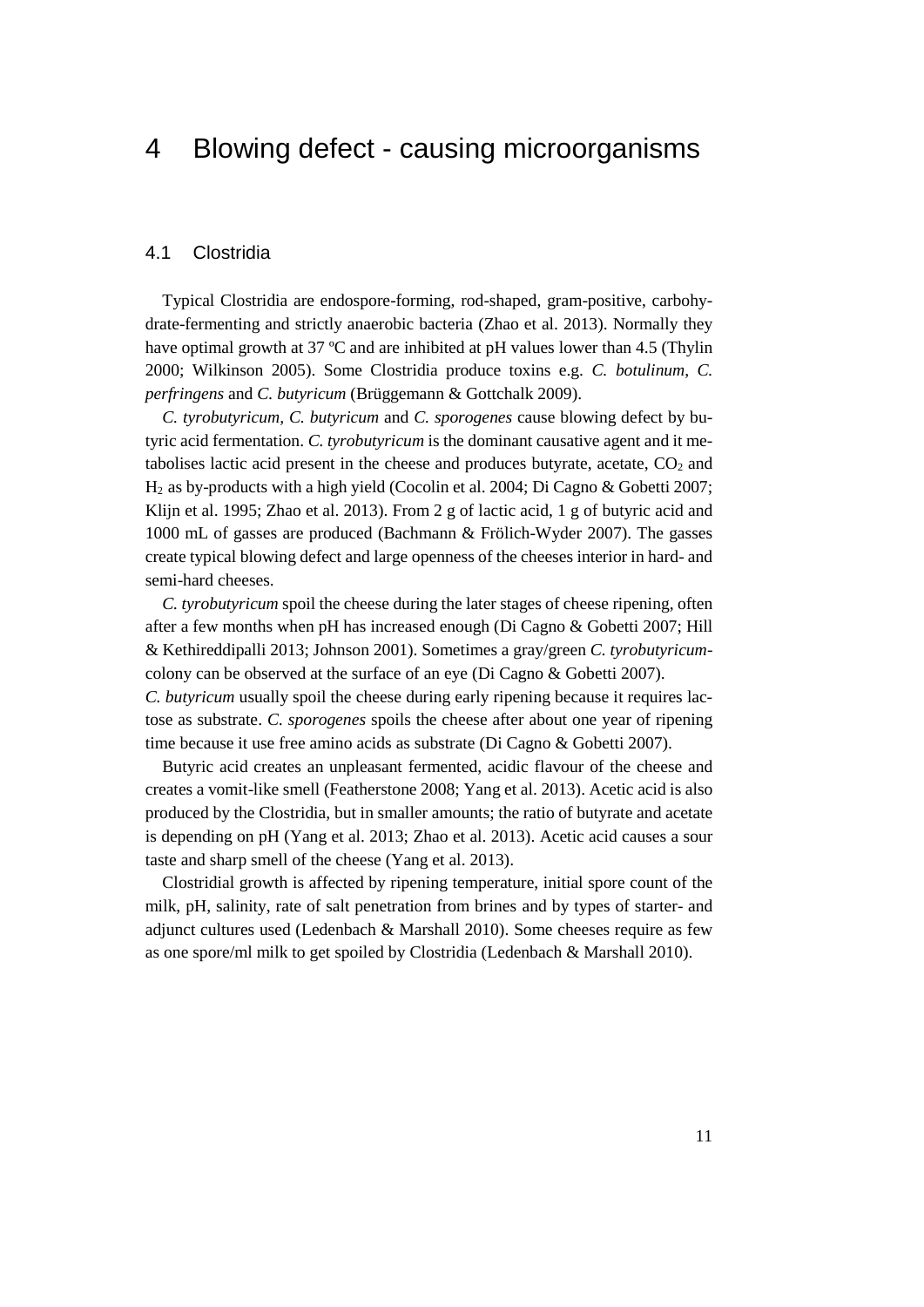### 4.2 Heterofermentative lactic acid bacteria

Heterofermentative lactic acid bacteria can cause blowing defect by the production of CO2, from the metabolism of residual lactose, galactose, amino acids and/or citrate present in the cheese (Ledenbach & Marschall 2010; Sheelan 2007). They can be hard to detect since LAB are inoculated to the cheese milk as starter cultures, often also as adjunct cultures. Insufficient fermentation by LAB starter culture favours spoilage.

Heterofermentative bacteria, e.g. *Streptococcus thermophilus*- and *Lactobacillus helveticus* strains can cause eyes and cracks in ripened cheeses. If cheese ripening is preceded at 15 ºC rather than 8 ºC, heterofermentative LAB will grow rather than homofermentative starter cultures (Banks 2007a; Johnson 2001; Ledenbach & Marschall 2010).

### 4.3 Propionic acid bacteria

Propionic acid bacteria (PAB) produce propionic acid, acetic acid,  $CO<sub>2</sub>$  and  $H<sub>2</sub>O$ from the metabolism of lactic acid (Di Cagno & Gobbetti 2007). They can spoil very hard types of cheeses and Swiss-type cheeses by gas-, taste- and flavor defects (Di Cagno & Gobbetti 2007; Hill & Kethireddipalli 2013; Ledenbach & Marschall 2010; Sheelan 2007). Spoilage mainly occurs if the salt diffusion into the cheese and the rate of acidification is too slow (Bachmann & Frölich-Wyder 2007; Di Cagno & Gobbetti 2007; Düsterhöft & van den Berg 2007).

PAB are sometimes used as culture inoculant, e.g. *Propionibacterium freudenreichii* subsp. *shermanii* which is the bacteria behind the characteristic large holes of Swiss-type cheeses. PAB are very sensitive to salinity and such cheeses cannot be salted to a great extent, which pose a problem for the inhibition of spoilage bacteria (Bachmann & Frölich-Wyder 2007; Johnson 2001).

Some strains of PAB have high lactate utilization and aspartase activity (Bachmann & Frölich-Wyder 2007). If they spoil cheeses it might lead to excessive proteolysis and altered texture. During ripening decarboxylation of amino acids is initiated which increases production of CO2. It can cause enlarged eyes with irregular shape and splits and cracks of the cheese (Bachmann & Frölich-Wyder 2007; Sheelan 2007).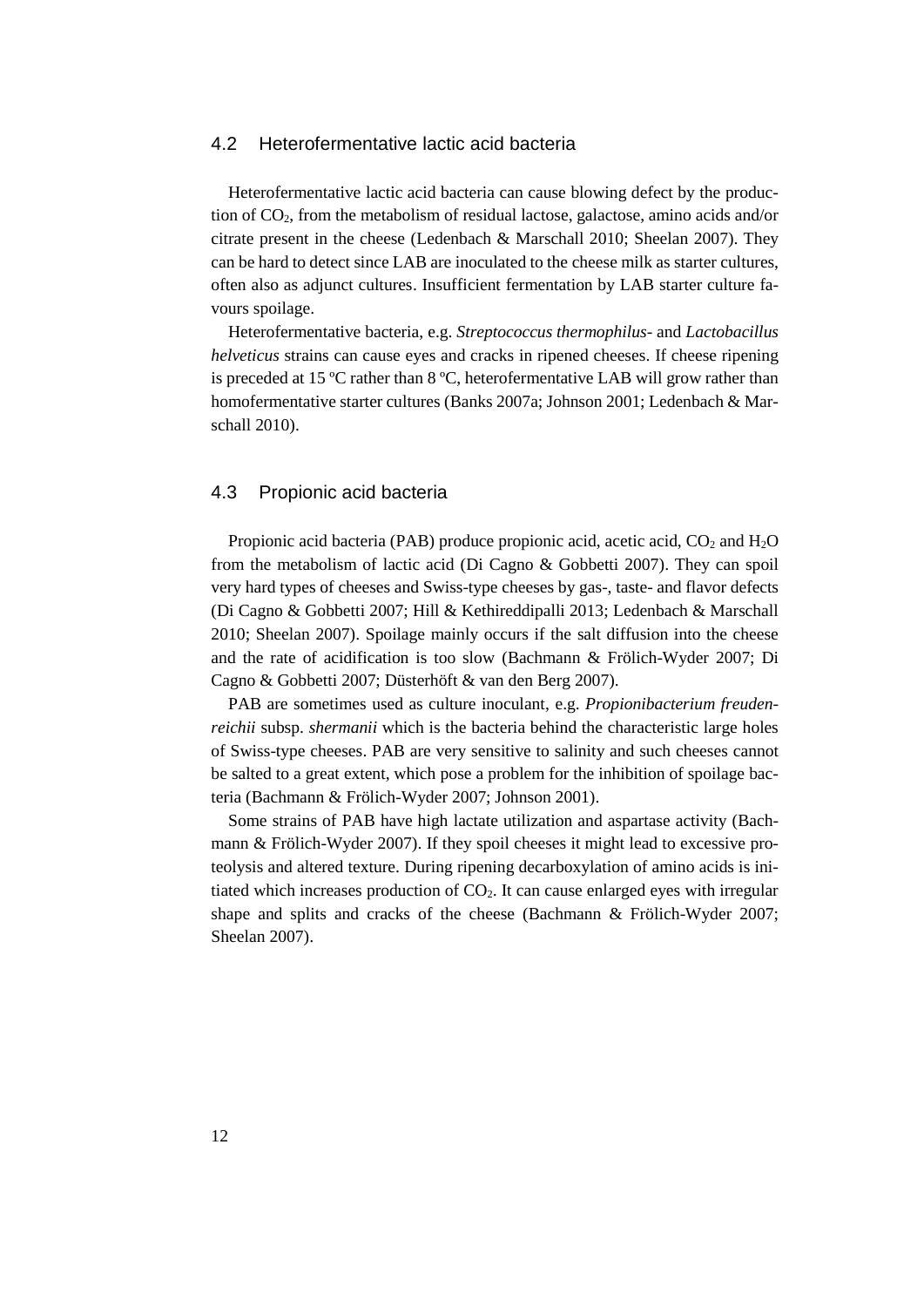## 4.4 Coliform bacteria

Coliform bacteria are a group of Gram-negative, lactose fermenting, aerobic- and facultative anaerobic bacteria, e.g. from genera Serratia, Aeromonas, Citrobacter, Escherichia and Enterobacter (Donnelly 2007). Some coliforms can cause off-flavours and early blowing defect by the production of  $CO<sub>2</sub>$  and  $H<sub>2</sub>$  via lactose metabolism, e.g. *Enterobacter aerogenes*(Alichanidis 2007; Hill & Kethireddipalli 2013).

Coliforms have historically been an important indicator organism for faecal contamination and sanitary of milk and their amount is often analysed in the milk (Hill & Kethireddipalli 2013).

Coliforms are inhibited by salinity and low pH caused by LAB fermentation during cheese making. If the fermentation is insufficient or the acid development by starter cultures is too slow, coliforms might grow rapidly since some of them are psychrotrophs (Hill & Kethireddipalli 2013; Johnson 2001; Ledenbach & Marschall 2010). Pasta-filata cheeses (e.g. mozzarella, provolone) produced from raw milk and washed curd cheeses are the most susceptible cheeses for spoilage by coliform bacteria, since coliforms are easily transferred from water of bad quality (Kindstedt et al. 2004; Ledenbach & Marschall 2010).

## 4.5 Yeasts

Yeasts are common cheese spoilage organisms e.g. Candida spp., *Kluyveromyces marxianus*, *Debaryomyces hansenii*, *Geotrichum candidum* and Pichia spp. (Johnsson 2001). They tolerate the low pH of cultured dairy products, like cheese, where most other microorganisms are inhibited. Many yeasts can grow at temperatures between 0 ºC to 37 ºC (Ledenbach & Marschall 2010; Thylin 2000).

Yeasts are frequently contaminating brine-salted cheeses since they can live in the brine and are favoured by the high nutrient and water content on the rind of cheeses (Ledenbach & Marschall 2010). Some species can cause early gas defect by the production of  $CO<sub>2</sub>$  via lactate/lactose metabolism (Sheelan 2007). Discoloration and fermented/yeasty off-flavours are often also produced (Hill & Kethireddipalli 2013).

Yeast spoilage often favour spoilage by other microorganisms because their degrading enzymes expose different nutrients (Ledenbach & Marschall 2010).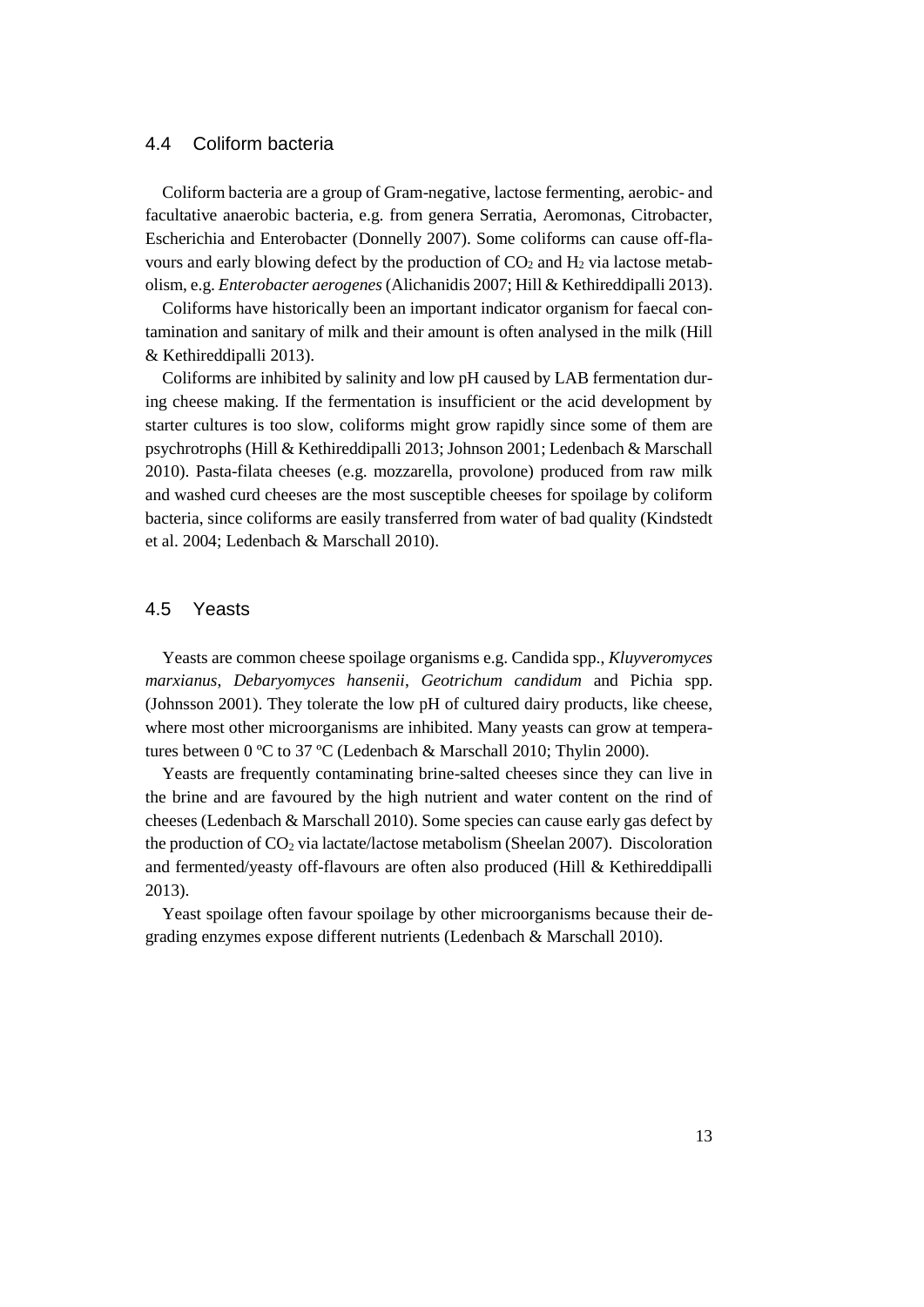# 5 Methods for the prevention of blowing defect

### 5.1 Heat treatment

#### 5.1.1 Pasteurization

Pasteurization is heat treatment applied to cheese milk in order to eliminate microorganisms, inactivate enzymes and partly denaturating whey proteins (Giffel & Wells-Bennik 2010; McSweeney 2007b). HTST (high temperature/short time) is the most common pasteurization method, usually used is 72 ºC for 15s (Heyndrickx et al. 2010; McSweeney 2007b). Pasteurization destroys the most heat-tolerant vegetative milk pathogens; *Coxiella burnettii* and *Mycobacterium tuberculosis*. Mold spores are also destroyed, but not endospores (De Jong 2008; Ledenbach & Marschall 2010).

Traditional cheese-making does not always include pasteurization because rawmilk cheese is considered to develop more intense flavour and sometimes the equipment is not afforded. More focus on hygiene and product safety are required for this kind of cheese-making (West 2008).

UHT (ultra high temperature), ISI (innovative steam injection) and sterilization are other heat treatment methods which inactivates spores, but they are not applied to cheese milk because of its negative effect on cheese making properties e.g. renneting (De Jong 2008; Heyndrickx et al. 2010; McSweeney 2007b; Skeie 2010).

ESL (extended shelf life) pasteurization is heat treatment combined with hygienic processing and microfiltration, and it is expected to be used more extensively in the future (Heyndrickx et al. 2010).

#### 5.1.2 Alternative methods

Alternative methods to heat treatment have during many years been studied but none of these methods have yet had any breakthrough. Examples are high pressure processing, pulsed electric fields (PUF), UV-radiation, IR-processing, ohmic heating, electron beam radiation, microwave heating and high voltage treatment (De Jong 2008; Ledenbach & Marschall 2010). High pressure processing and PUF have the potential of pasteurizing products without lowering the sensory- and nutrional quality (Kelly 2007; Leadley 2008). However, spores require harsher treatment or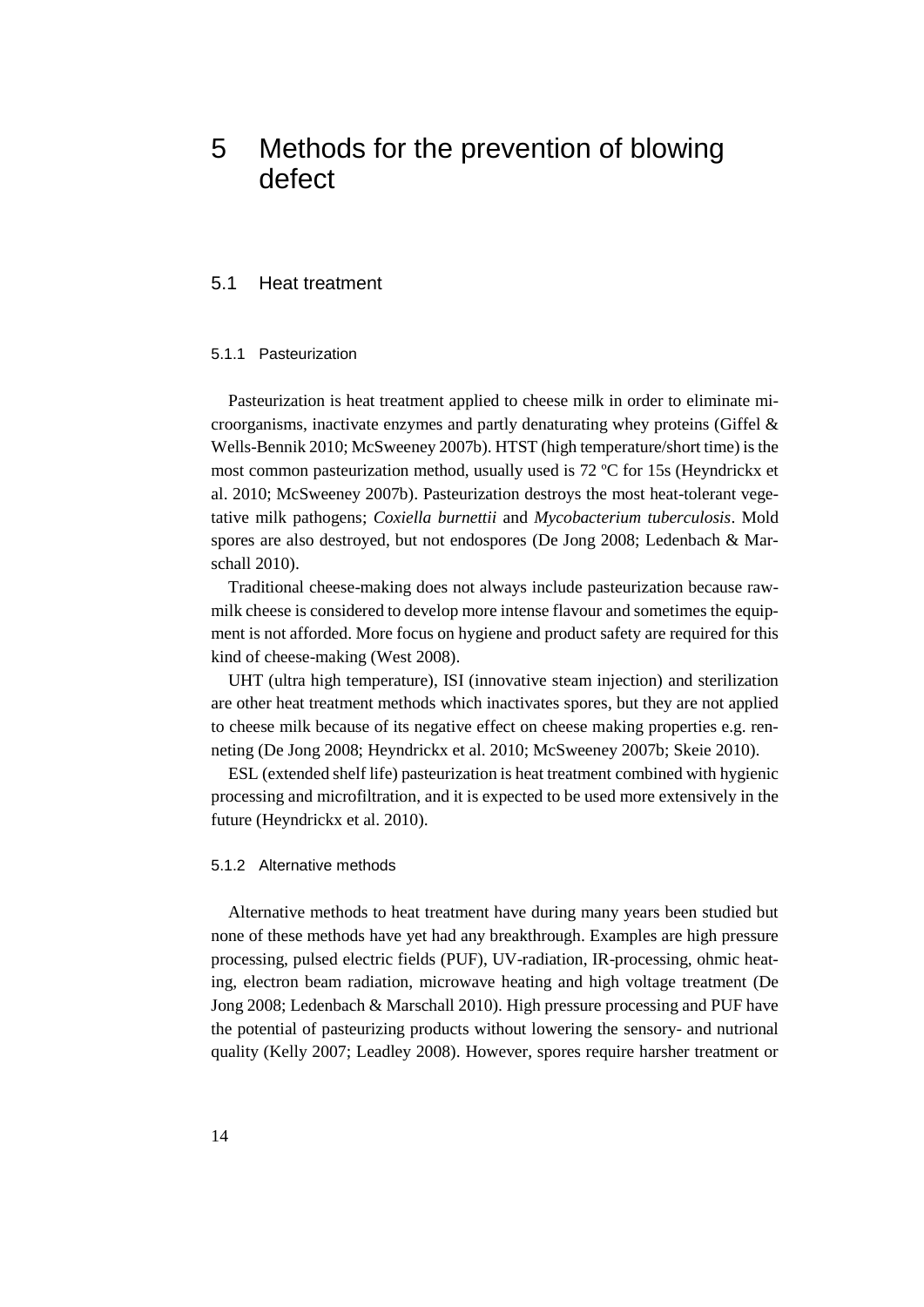combinations with other heat treatment to become significantly inactivated and the small quality differences of these methods will probably not overweigh the required equipment costs (De Jong 2008; Leadley 2008; McClements et al. 2001).

Some alternative methods might be used in the dairy industry in the future, but it will probably take some time as new treatments need to be validated, verified and tested to make sure that all processing criteria are achieved (Ledenbach & Marschall 2010).

## 5.2 Additives

#### 5.2.1 Salt

Besides contributing to flavour, salt addition preserves cheeses from spoilage by lowering the effect of  $a_w$  (Guinee 2007). In ripened cheeses, salt to moisture content > 3% inhibits Clostridial growth and late blowing defect as well as other unwanted microorganisms (Ledenbach & Marschall 2010). Brine-salting is applied to most cheese varieties e.g. Gouda and Edam (Guinee 2007). It often takes a few weeks before salt has diffused from the rind to the interior which can pose a problem since proper and rapid salting inhibit blowing defects (Di Cagno & Gobbetti 2007; Düsterhöft & van den Berg 2007). Dry-salting is often used additionally at the end of cheese making (Guinee 2007). Early gas defect by coliforms is in a simple and effective way inhibited by pre-salting the curd with 2% salt (Melilli et al. 2004).

#### 5.2.2 Nitrate

Calcium formate and salts of nitric acid e.g.  $NaNO<sub>3</sub>, KNO<sub>3</sub>$  are common additives and are used extensively in many parts of Europe. They are used to prevent both early and late gas defect and they become active when reduced to nitrites (Beresford 2007b; Sheelan 2007; Wilkinson 2005).

Nitrate has been added to cheeses since about year 1830 for the inhibition of butyric acid fermentation (Walstra et al. 1999). Usage is not allowed in some countries, e.g. USA (Johnson 2001).

Nitrates are often added to brine-salted cheeses because of their ability to inhibit Clostridia (Beresford 2007b; Walstra et al. 1999). However, it is not used in Swisstype cheeses as PAB are also inhibited by nitrites (Beresford 2007b).

Formaldehyde addition inhibit butyric acid fermentation, but it is not permitted in most countries nowadays (Walstra et al. 1999).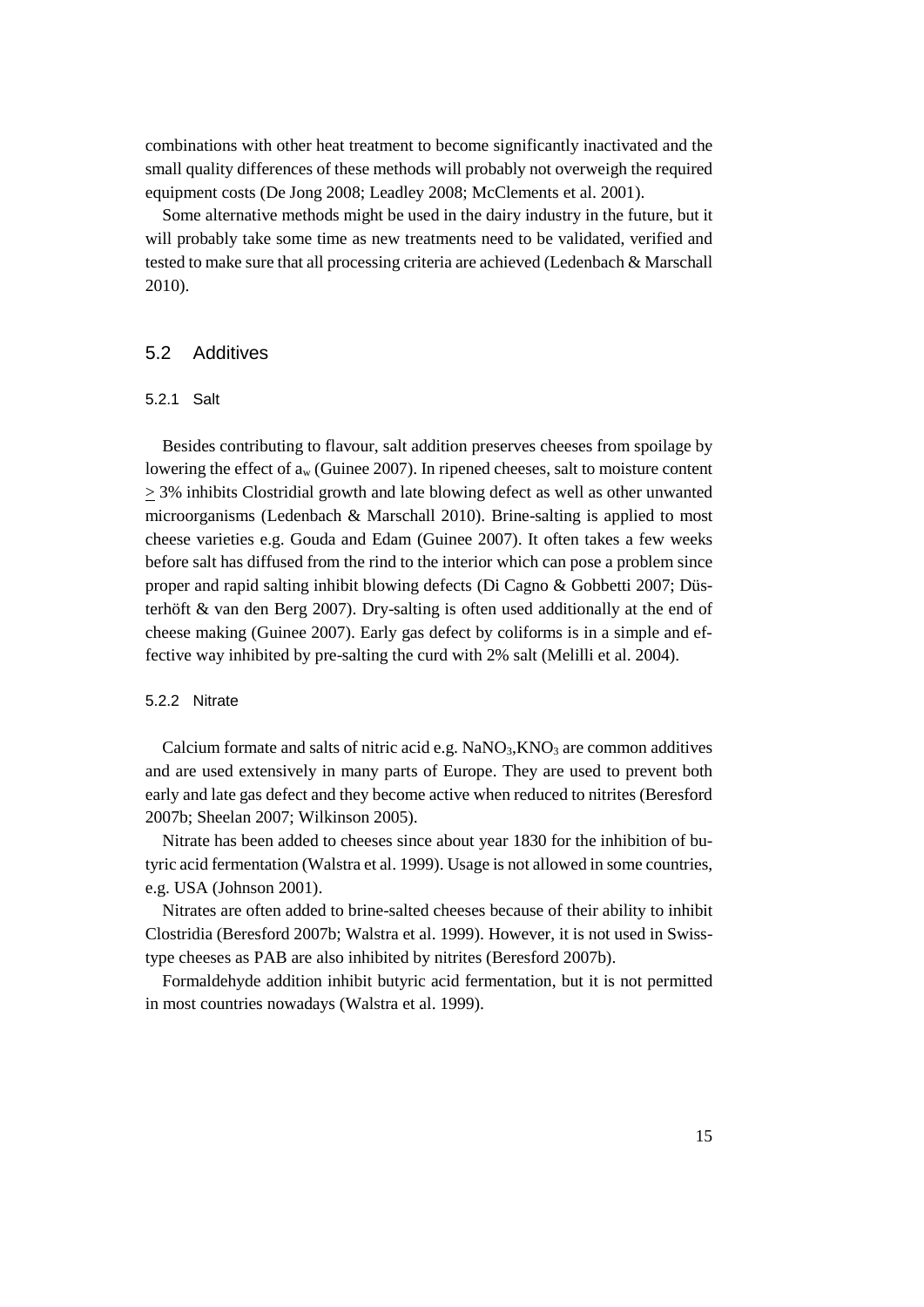#### 5.2.3 Bacteriocins

Bacteriocins are antimicrobial substances produced by bacteria. Some LAB produce bacteriocins and they are classified as lantibiotics. Lantibiotics can be used for the inhibition of non-starter microorganisms. Reuterin produced by *Lactobacillus reuterin* added as culture adjunct was proven by Gómez-Torres et al. (2014) to be effective against late blowing defects. Nisin and lacticin produced by *L. lactis* are other bacteriocins that prevents late blowing defect as well as other spoilage- and pathogenic organisms effectively. New bacteriocin-producing bacteria are an up-todate investigation area and might be added during cheese production in the future (Gómez-Torres et al. 2014; Hill & Kethireddipalli 2013).

#### 5.2.4 Lysozyme

Lysozyme is often used as a substitute to nitrate- and bacteriocin usage in cheeses. It is an enzyme extracted from egg white, hence needed to be declared on the cheese package because of egg allergens (Schneider & Pischetsrieder 2013).

Lysozyme prevent Gram-positive bacteria like Clostridia. However, lysozyme is less effective compared to nitrate, and higher doses are required (Düsterhöft & van den Berg 2007; Schneider & Pischetsrieder 2013).

#### 5.2.5 Culture adjuncts

LAB can be added to raw milk as a culture adjunct because it inhibit microorganisms effectively, especially important is the inhibition of psychrotrophic bacteria since they easily grow in cold milk (Ledenbach & Marschall 2010). Some strains of LAB are added to silage to prevent yeast deterioration (Thylin 2000).

#### 5.2.6 Carbonation

Addition of  $CO<sub>2</sub>$  to milk- and dairy products often inhibit bacterial growth and carbonation has recently been an interesting area of investigation (Heyndrickx et al. 2010). Studies by Loss & Hotchkiss (2002) have proved that thermal survival rates of *B.cereus* spores and heat resistant lipases from *Pseudomonas flourecens* are reduced by carbonation during pasteurization.

Holding raw milk at  $CO_2$ -pressure ranging 68-689 kPa and at refrigerating temperatures reduce bacterial count significantly, without the precipitation of proteins (Rajagopal et al. 2005). However, acidic off-flavours of the milk can arise when adding  $CO<sub>2</sub>$  and spores are not always significantly affected (Ledenbach & Marschall 2010).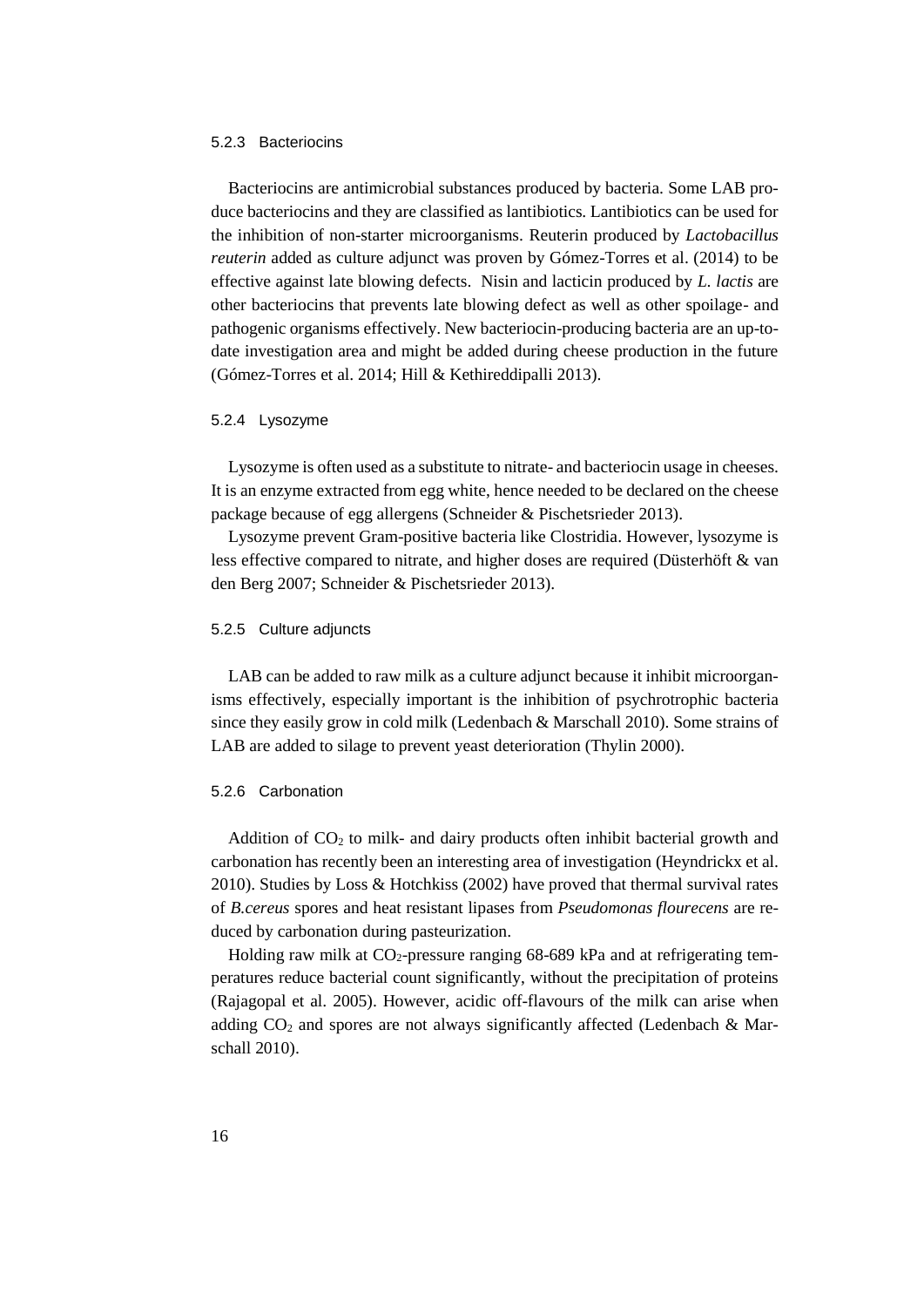### 5.3 Membrane filtration and bactofugation

Membrane filtration has become an important method in the food industry and it is commonly applied before cheese-making (Skeie 2010). Membrane filtration is a separation method often based on size and/or charge and shape. The membrane lets through certain components and obstructs others (Grandison & Goulas 2008). "Bactocatching" is collection of the retentate (the filtrated part) which goes through UHT-treatment and is added to the cheese milk again (Skeie 2010).

#### 5.3.1 Microfiltration

Heat treatment combined with microfiltration is the most common way of extending shelf-life of dairy products (De Jong 2008). Microfiltration removes bacteria and spores by membrane filtration ranging 1-10 µm in pore size. Molecular weight over 200 000 Da can be separated (Skeie 2010).

Ultra filtration (UF) is a filtration method which separates molecules with molecular weights ranging 1000 Da to 200000 Da with pore sizes of  $10^{-4} - 10^{-3}$  µm (Skeie 2010). UF is most often used for its ability to increase cheese yield, improve gelformation properties and facilitating uniform milk composition (Banks 2007b).

#### 5.3.2 Bactofugation

Bactofugation extends shelf-life of cheeses by the removal of spores and bacterial cells; around 3% is discarded from the cheese milk by bactofugation at about 9000g (De Jong 2008; Ledenbach & Marschall 2010). Bactofugation is a good method for the removal of spores and at the same time avoiding usage of additives like nitrates (Johnson 2001). Several studies e.g. Daamen et al. (1986) have proven that 98% of spores are removed from the milk by bactofugation.

### 5.4 Hygiene

Good hygiene and closed production lines can prevent post-pasteurization contamination of cheese milk. Clean equipment is also an important factor since thermoduric bacteria can grow in equipment such as pasteurizers (Hill & Kethireddipalli 2013; Johnson 2001; Sheelan 2007). Spoilage by coliforms and heat resistant enzymes produced by Pseudomonas spp. most often comes from dirty equipment and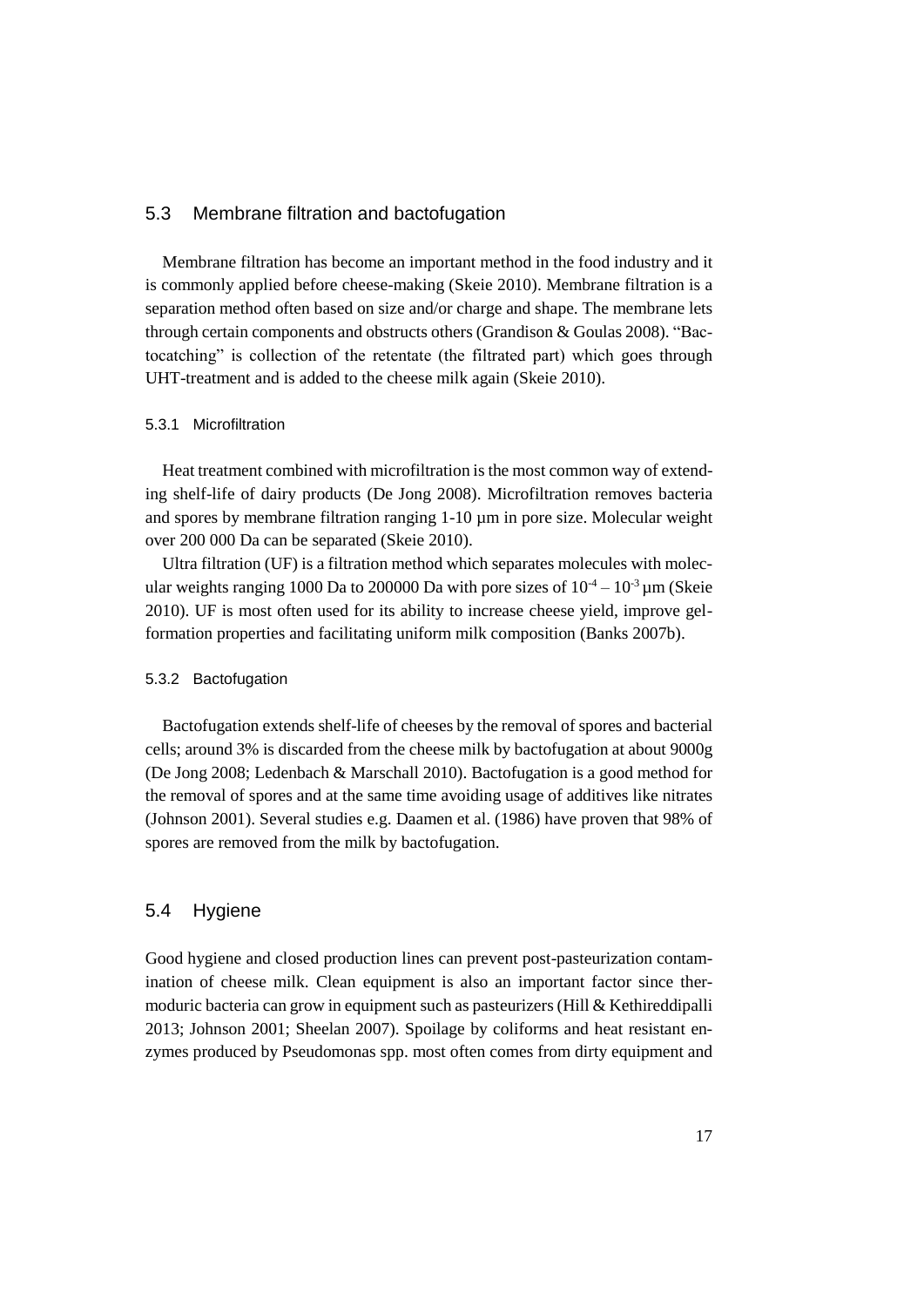bad sanitarily (Hill & Kethireddipalli 2013). Surrounding air, water, and personal contact are also factors that could lead to post-pasteurization contamination (Ledenbach & Marschall 2010).

Rapid and adequate cooling of milk is important. Roughly, shelf-life of milk is reduced by 50% for every 2 ºC increase of temperature (Beresford 2007a; Heyndrickx et al. 2010).

## 5.5 Prevention of late blowing defect

Late blowing by Clostridia and PAB most often occur when salting is insufficient and pH is high (Featherstone 2008). Clostridia can be inhibited by adding preservatives (e.g. nitrate salts, lysozyme, sorbic acid, phenolic antioxidants and polyphosphates) (Featherstone 2008), lowering pH and aw, heat treatment, bactofugation, membrane filtration as well as addition of lantibiotics (Brüggemann & Gottchalk 2009). Some methods might be combined with other methods like high pressure, voltage discharges, UV light, radiation and laser in the future (Brüggemann & Gottchalk 2009). Hard Italian cheese-types are sometimes pre-ripened in order to prevent Clostridia (Hill & Kethireddipalli 2013). Cold pre-ripening temperatures are preferred for this purpose (Ledenbach & Marschall 2010).

#### 5.5.1 Silage

Silage is the main contamination source of spores in cheese milk and Clostridia are most easily avoided by controlling the spore concentration of the silage (Barbosa-Cánovas & Bermúdez-Aguirre 2010; Heyndrickx et al. 2010; Klijn et al. 1995). Cheeses like Permigiano Reggiano and Emmental are not allowed to be produced from milk harvested from cattle fed with silage and it reduces the risk of spore contamination (Di Cagno & Gobbetti 2007; Heyndrickx et al. 2010).

Additives can be used in order to reduce the risk, e.g. water absorbents, sulphites, sorbic acid, propionic acid and their corresponding salts (Wilkinson 2005). Direct acidification has previously been important for the preservation of silage with formic acid as the most common additive (Wilkinson 2005).

Crops with low nitrogen fertilization and/or low initial level of nitrate are more likely to be contaminated with Clostridia (Wilkinson 2005). In the future, harvested crops might be sterilized before fed to cattle (Wilkinson 2005).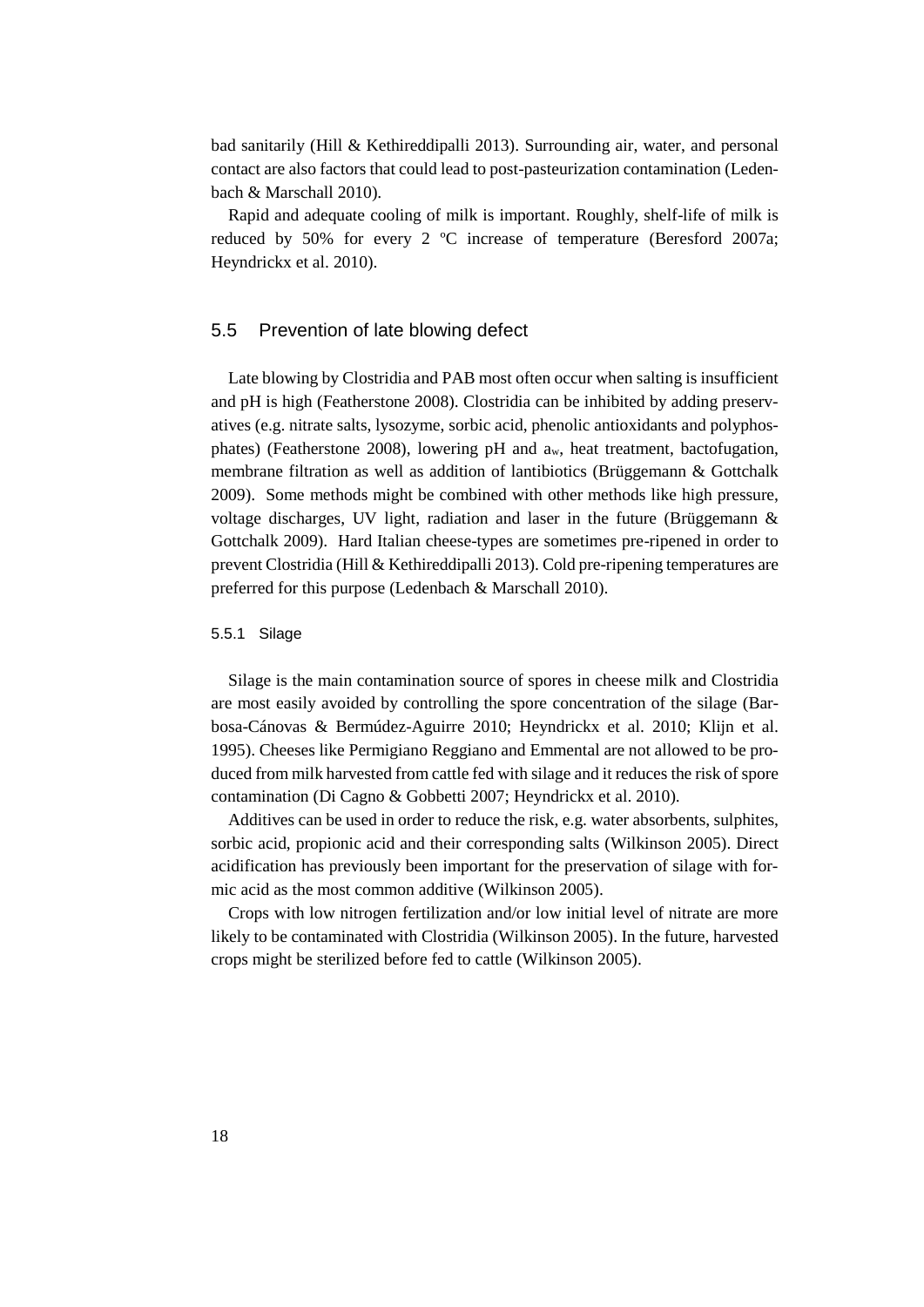## 6 Dairy contacts

Several dairy companies were contacted and asked to reply to eleven questions regarding blowing defects at their cheese manufacturing. The purpose was to get an idea about the extent in the dairy industry today and how the problem is handled.

Five Swedish dairies replied, including Arla (Götene mejeri and Boxholms mejeri), Norrmejerier, Skånemejerier and Gäsene mejeri.

Several dairies in other parts of Europe have been contacted as a complement to the Swedish large-scale cheese-making. Two replied, both manufacturing traditional Italian cheeses with extensive ripening.

Answers from the dairy industries are compiled for each question (Appendix).

## 6.1 Summary of answers

Blowing defect is not an extensive problem at these dairy industries. However, different methods and techniques are required for the prevention. Many dairies experience spoilage by blowing defect occasionally and/or have had more problems previously. If spoilage would occur it would lead to major production losses. (Andersson<sup>1</sup>; reference contact<sup>2</sup>; Palmkvist<sup>3</sup>; Edlund<sup>4</sup>; reference contact<sup>5</sup>; Bertozzo<sup>6</sup>; Mezzadri<sup>7</sup>)

Butyric acid fermentation is the main causing agent of blowing defect. In Sweden, blowing defect of Grevé represent a big problem, caused by propionic acid bacteria and interaction with other cultures (Andersson<sup>1</sup>, reference contact<sup>2</sup>).

For the removal of spores, Götene mejeri and Boxholms mejeri use bactofugation while other Arla dairies (Kalmar and Östersund) use microfiltration (Andersson<sup>1</sup>, Palmkvist<sup>3</sup>). Skånemejerier use filtration as well, also Norrmejerier with a "Bactocatch" (Edlund<sup>4</sup>; Palmkvist<sup>3</sup>).

Sodium nitrate is used instead of filtration at Gäsene mejeri (reference contact<sup>5</sup>). Boxholms mejeri also use sodium nitrate, except for their KRAV-cheese (Palmkvist<sup>3</sup>). KRAV-cheeses are not allowed to use sodium nitrate, hence are more sensitive to spoilage since bactofugation does not always remove enough spores for the prevention of spoilage (Palmkvist<sup>3</sup>; Reference contact<sup>5</sup>).

 $\overline{a}$ 

<sup>1</sup>Fredrik Andersson, Arla-Götene mejeri

<sup>2</sup> Reference contact, Skånemejerier

<sup>3</sup> Tomas Palmkvist, Arla-Boxholms mejeri

<sup>4</sup> Agneta Edlund, Norrmejerier

<sup>5</sup> Reference contact, Gäsene mejeri

<sup>6</sup> Silvia Bertozzo, Latteria sociale mantova

<sup>7</sup> Stefano Mezzadri, Fratelli Mezzadri Zoocasearia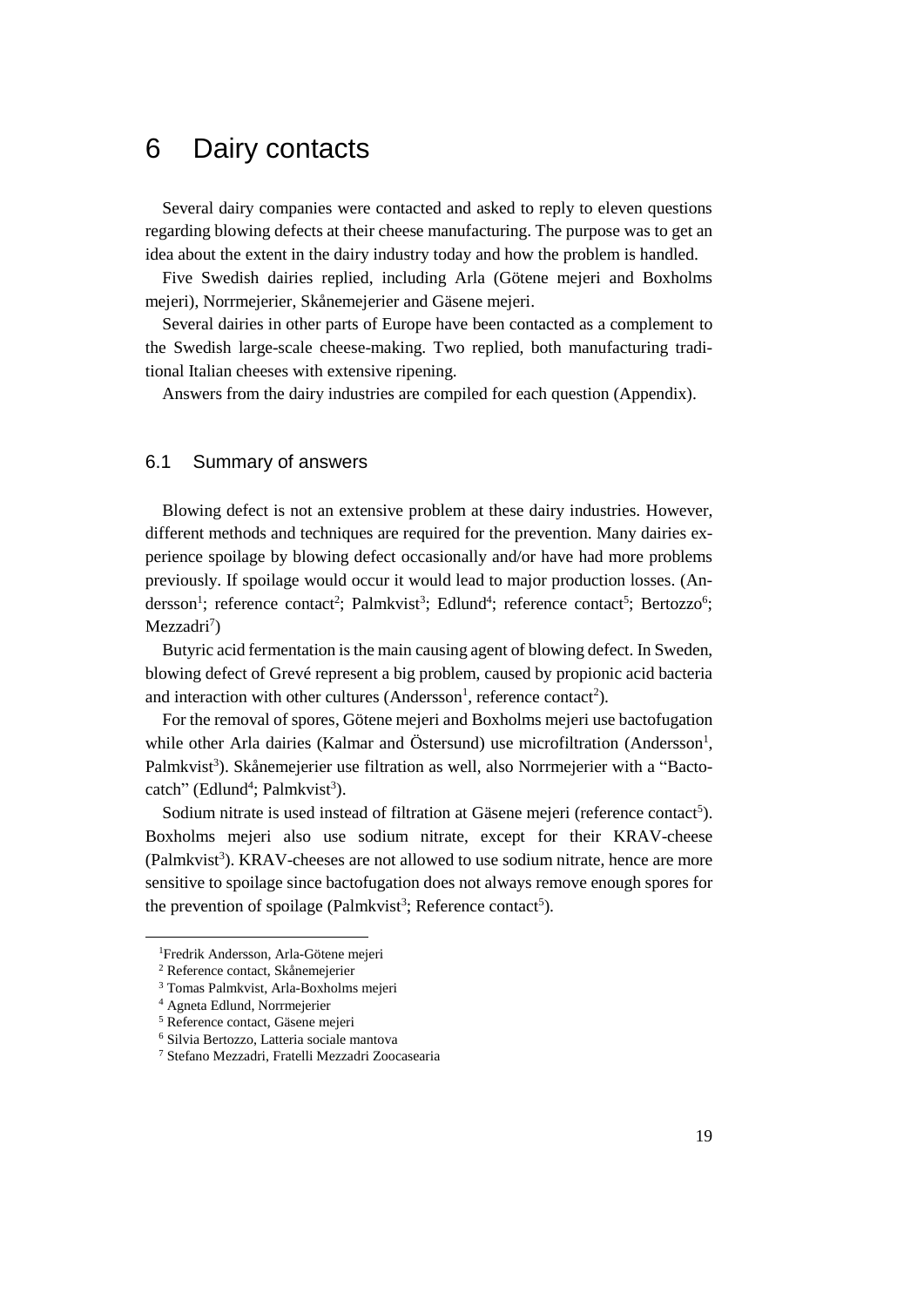Most dairies does not experience seasonal problematics with spore contamination but winter season may have higher risk of contamination.

Cheeses affected by blowing defect are either discarded, sold as a cheaper varieties or sent to melting plants in Denmark (Andersson<sup>1</sup>; Reference contact<sup>2</sup>; Palmkvist<sup>3</sup>; Edlund<sup>4</sup>; Reference contact<sup>5</sup>; Bertozzo<sup>6</sup>; Mezzadri<sup>7</sup>).

Lysozyme is used as additive in the Grana Padano cheese production. Parmigiano Reggiano is produced without additives and cows are fed non-fermented food, which reduces the risk of contamination of spores (Bertozzo<sup>6</sup>; Mezzadri<sup>7</sup>).

All dairies have different ways of controlling the cheese-making process for spoilage and abnormalities during production. Spores, cell count and amount of coliforms are common control methods, both before and after milk treatment. (Andersson<sup>1</sup>; Bertozzo<sup>6</sup>; Edlund<sup>4</sup>; Palmkvist<sup>3</sup>)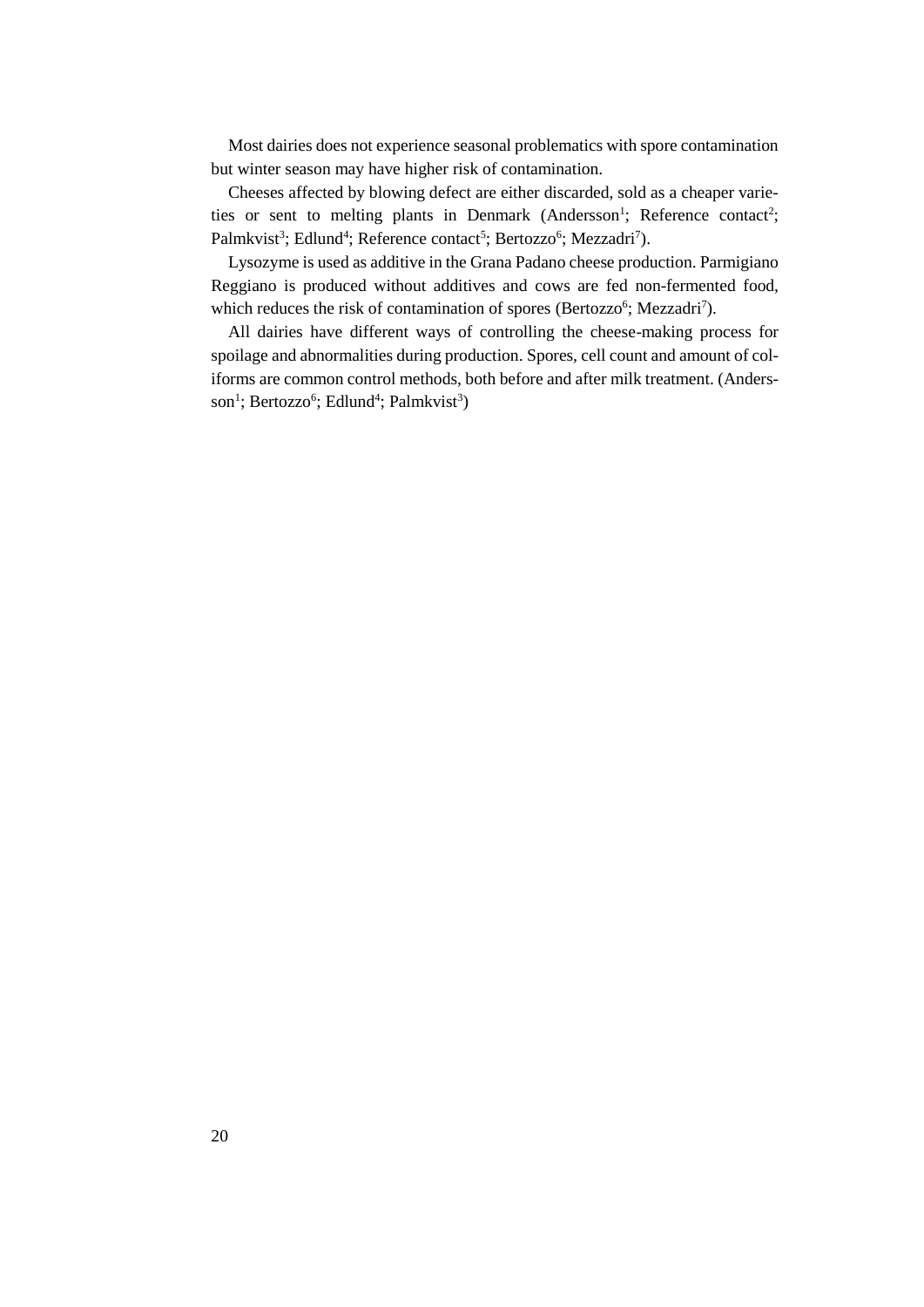# 7 Discussion

Blowing defect of cheeses does not represent a major problem in the dairy industry today but advanced methods and routines are needed for the prevention and deficiencies during these steps easily arises. Blowing defect can arise if environmental conditions are suitable and initial amount of causing microorganisms are sufficient.

Pasteurization of cheese milk is the most suitable method for the prevention of non-sporulating, vegetative microorganisms. Membrane filtration and bactofugation are good and effective methods for the prevention of endospore-forming bacteria. Additives like sodium nitrate and lysozyme are good substitutesfor this purpose.

Other important parameters include sufficient salting and rapid salt diffusion into the cheese, quick and adequate pH-reduction of the curd, suitable temperature- and moisture conditions during ripening, dominating culture inoculants and fast- and adequate temperature reduction of cheese milk.

Hygiene conditions and sanitary handling are important factors to consider, both from personal handling as well as farm environment and dairy equipment. Closed production lines and clean equipment can prevent post-pasteurization contamination. Amount of spores, SCC and coliforms in the cheese milk need to be analysed during production since milk quality has a direct impact on final cheese quality. Proper silage and feeding of the cattle prevent endospores from reaching the milk at the first place.

High pressure processing and pulsed electric fields are examples of methods that could be used instead of HTST, but spores and enzymes are not significantly inactivated. Combinations of new and conventional techniques could possibly be used in the future for the prevention of endospore-forming bacteria (De Jong 2008). Spores are needed to be inactivated by the processing, but cheese making properties are easily altered by these techniques, which poses a problem. Further development of techniques are needed and requires properly testing to solve this problem.

Cheese production without blowing defect remains a challenge in the industry but it can be prevented by using different methods and techniques existing today.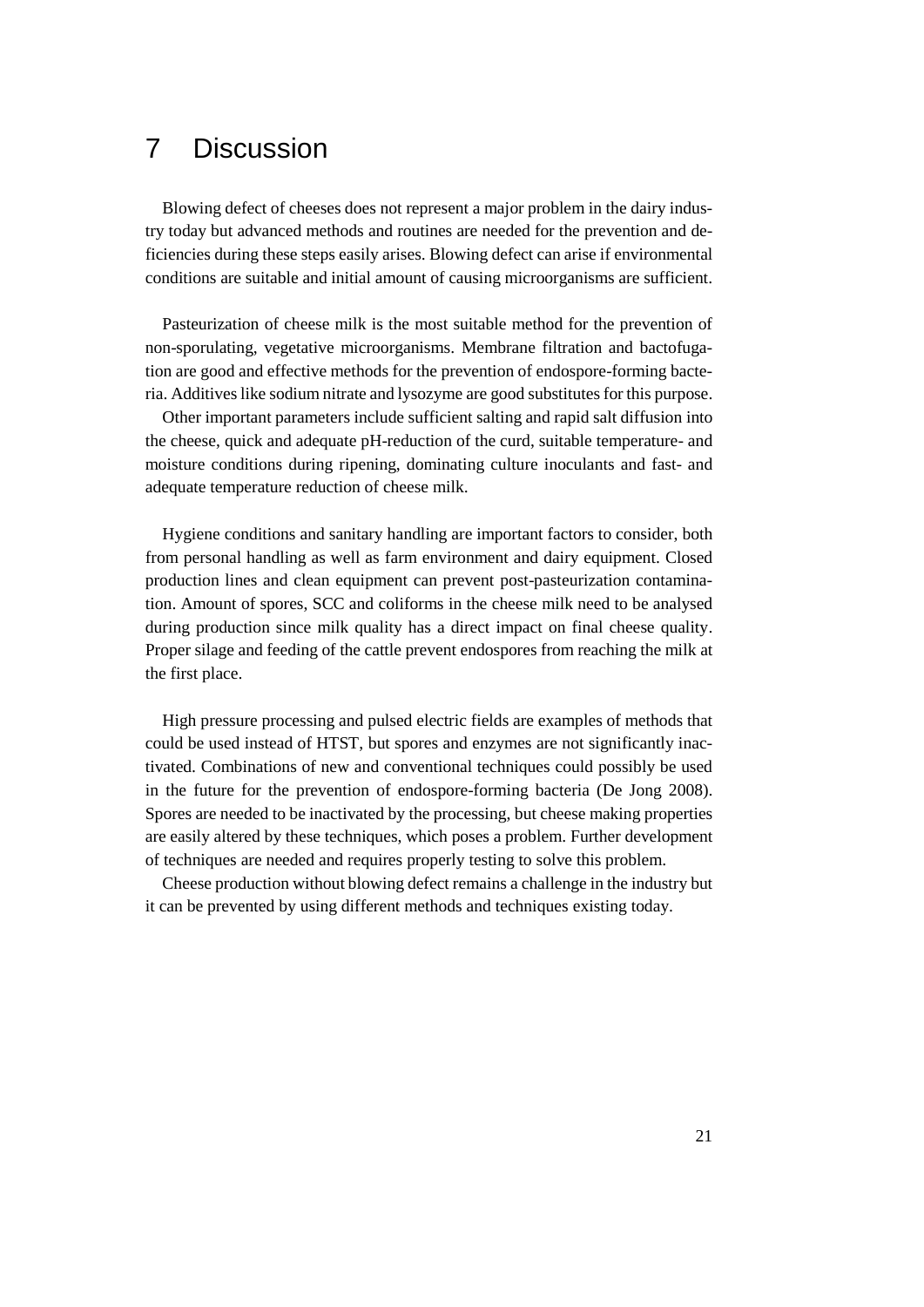# 8 Appendix

## 8.1 Dairy industry contacts

Table 1. Seven dairy industries that have answered to eleven questions regarding the magnitude of blowing defect at their factories, as well as their cheese products.

|                         | Dairy industry                                          | <b>Cheese products</b>                                                                           |
|-------------------------|---------------------------------------------------------|--------------------------------------------------------------------------------------------------|
|                         | $Arla -$<br>Götene mejeri $1$                           | Wästgöta kloster, Billinge, Riddarost etc. <sup>1</sup>                                          |
| 2                       | Skånemejerier <sup>2</sup>                              | Hard cheeses e.g. Allerum cheeses, Grevé,<br>Prästost, cheddar etc. <sup>2</sup>                 |
| $\overline{\mathbf{3}}$ | Norrmejerier <sup>3</sup>                               | Hard cheeses e.g. Grevé, Herrgård, Prästost <sup>3</sup>                                         |
| 4                       | $Arla -$<br>Boxholms mejeri <sup>4</sup>                | Hard cheeses, e.g. Boxholms gräddost, Boxholms<br>ekologiska <sup>4</sup>                        |
| 5                       | Gäsene mejeri <sup>5</sup>                              | Ripened hard cheese e.g. Gäsene special, bond-<br>moran, minimunk, hushållsost etc. <sup>5</sup> |
| 6                       | Latteria Sociale Mantova <sup>6</sup>                   | Grana Padano <sup>6</sup>                                                                        |
| 7                       | Fratelli Mezzadri Zoocasearia <sup>7</sup>              | Parmigiano Reggiano <sup>7</sup>                                                                 |
|                         | $_1$ (Fredrik Andersson, Götene mejeri) $_2$ (Reference | 1(Arla n.d.) 2(Skånemejerier n.d.) 3(Norrmejerier n.d.) 4(Arla                                   |
|                         | contact, Skånemejerier) 3(Agneta Edlund, Norrme-        | n.d.) 5(Gäsene mejeri) 6(Latteria Sociale Mantova n.d.) 7(Fra-                                   |
|                         | jerier) 4(Thomas Palmkvist, Boxholms mejeri)            | telli Mezzadri Zoocasearia n.d.)                                                                 |
|                         | 5(Reference contact, Gäsene mejeri) 6(Silvia            |                                                                                                  |
|                         | Bertozzo, Latteria Sociale Mantova) 7(Stefano           |                                                                                                  |
|                         | Mezzadri, Fratelli Mezzadri Zoocasearia)                |                                                                                                  |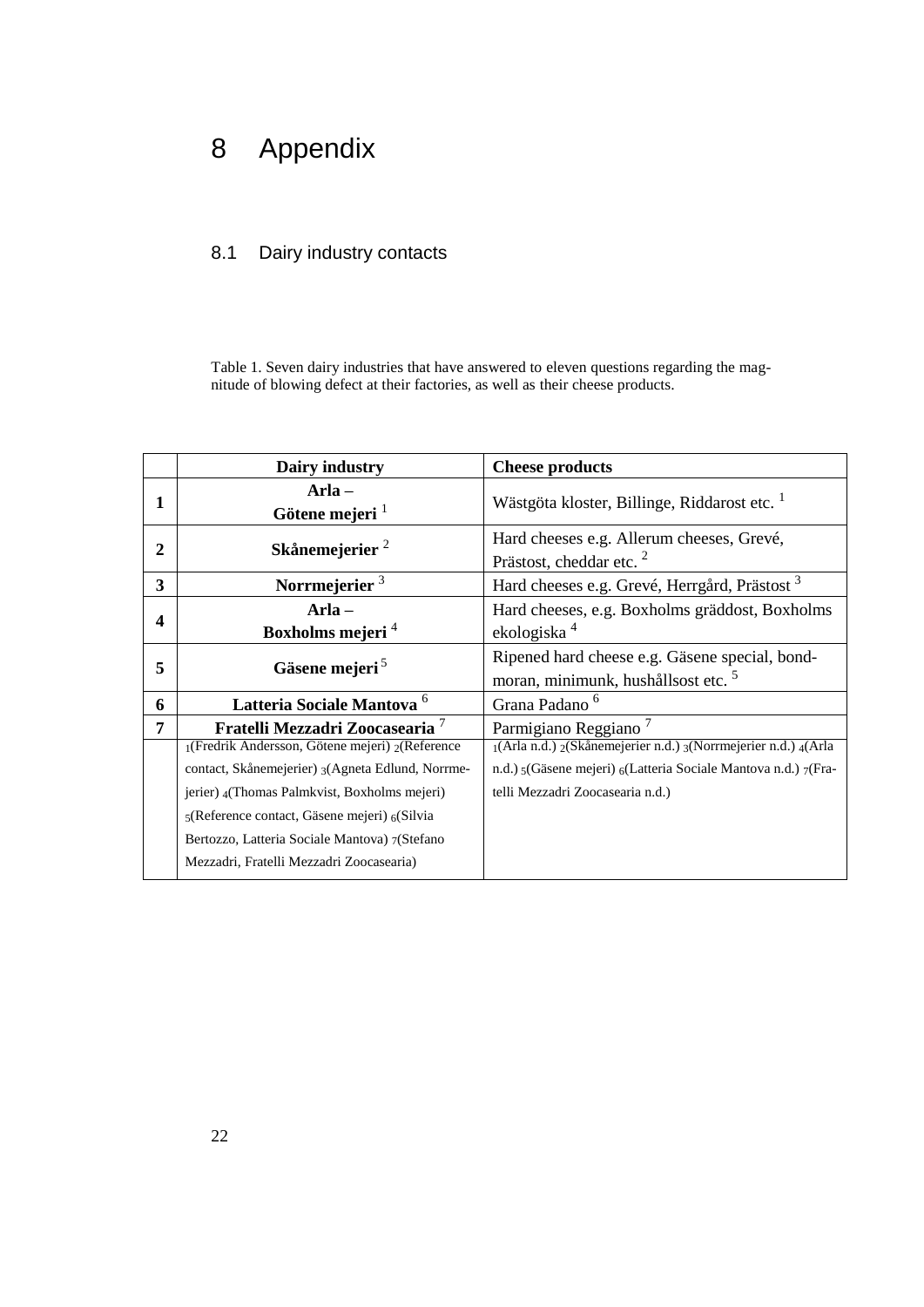## 8.1.1 Questions

|    | Table 2.                                                                                                      |                                                                                                                                                                                                             |
|----|---------------------------------------------------------------------------------------------------------------|-------------------------------------------------------------------------------------------------------------------------------------------------------------------------------------------------------------|
| 1. | How extensive is the problem with spoilage of cheeses due to bacterial fermentation<br>at your dairy factory? |                                                                                                                                                                                                             |
| 1  | Arla-<br>Götene mejeri                                                                                        | Butyric acid fermentation does not occur. Occasionally spores makes<br>it through the milk treatment. It can appear like a green dot on the<br>cheese and provide with additional gas locally in the cheese |
| 2  | Skånemejerier                                                                                                 | In the current situation, it is not a problem                                                                                                                                                               |
| 3  | Norrmejerier                                                                                                  | Not a big problem since the cheese milk is filtrated for the removal of<br>spores                                                                                                                           |
| 4  | $Arla -$<br><b>Boxholms mejeri</b>                                                                            | It is not a major problem for us at the moment, but 5-10 years back,<br>we had more problems with it.                                                                                                       |
| 5  | Gäsene mejeri                                                                                                 | It depends on the quality of the milk                                                                                                                                                                       |
| 6  | <b>Latteria Sociale</b><br><b>Mantova</b>                                                                     | Spoilage of cheese is related to the condition and quality of milk; late<br>blowing is not so extensive in our Grana Padano cheese                                                                          |
| 7  | <b>Fratelli Mezza-</b><br>dri Zoocasearia                                                                     | Negligible amount, the problem occurs occasionally                                                                                                                                                          |

## Table 3.

|   |                                           | 2. How much production losses does it lead to?                                                                                                                                                                                 |
|---|-------------------------------------------|--------------------------------------------------------------------------------------------------------------------------------------------------------------------------------------------------------------------------------|
| 1 | $Arla -$<br>Götene mejeri                 | None. If butyric acid fermentation was to spoil the cheeses it would<br>result in major production losses. We produce about 50 ton<br>cheese/day which would result in an economical loss of approxi-<br>mately 1 250 000 Sek. |
| 2 | <b>Skånemejerier</b>                      | None                                                                                                                                                                                                                           |
| 3 | <b>Norrmejerier</b>                       | Negligible amount                                                                                                                                                                                                              |
| 4 | $Arla -$<br><b>Boxholms mejeri</b>        | When we had problems, it could lead to losses of about 1-2% of the<br>yield                                                                                                                                                    |
| 5 | Gäsene mejeri                             | 2-3 curdlings a year (3000 kg)                                                                                                                                                                                                 |
| 6 | Latteria Sociale<br><b>Mantova</b>        | <b>Between 25-30%</b>                                                                                                                                                                                                          |
| 7 | <b>Fratelli Mezza-</b><br>dri Zoocasearia | Negligible amount                                                                                                                                                                                                              |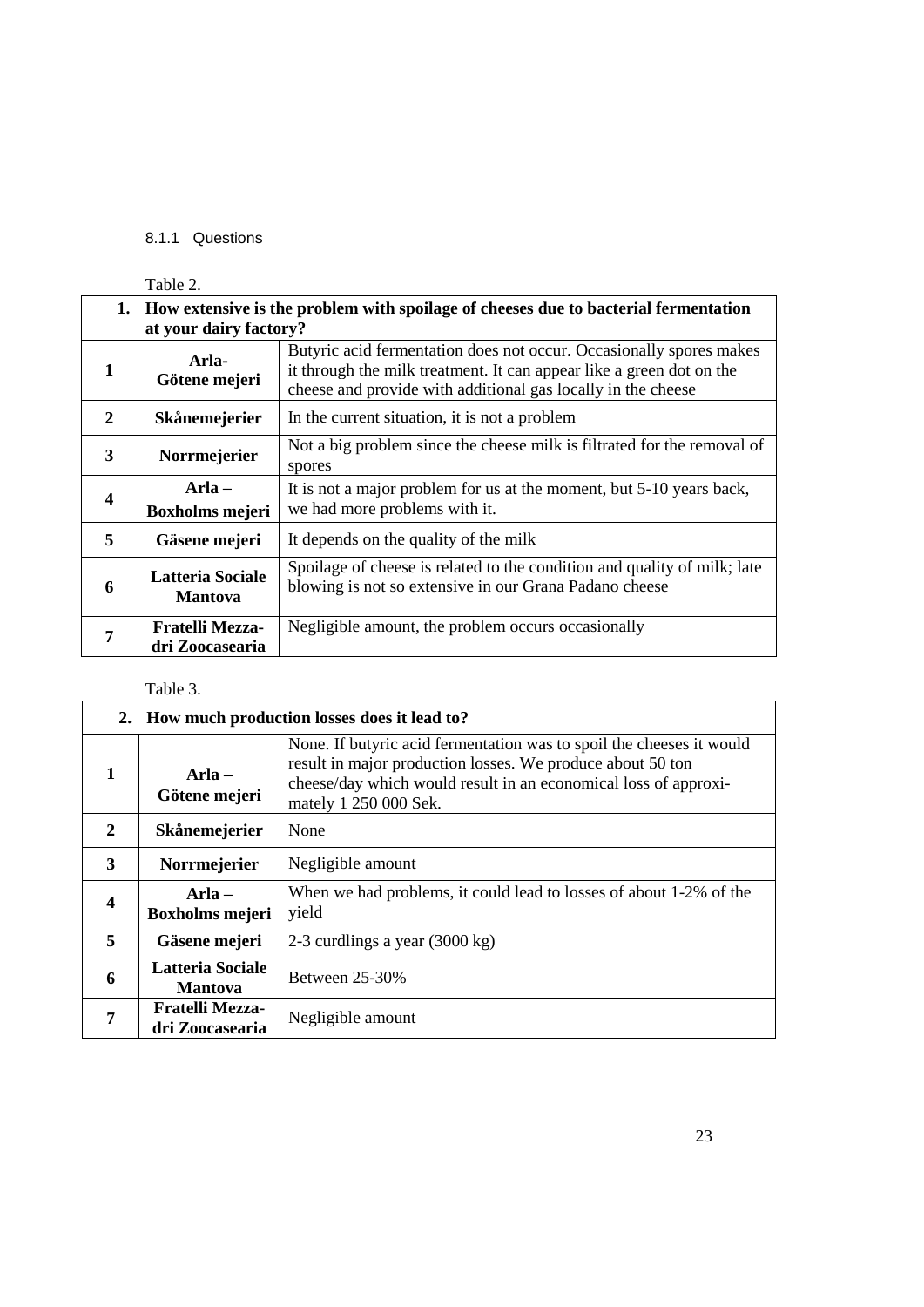Table 4.

| 3. How much hard cheese do you produce in a year (approximately)? |                                           |                        |
|-------------------------------------------------------------------|-------------------------------------------|------------------------|
| 1                                                                 | Arla<br>Götene mejeri                     | 18 500 ton/year        |
| 2                                                                 | Skånemejerier                             | Around 13.000 ton      |
| 3                                                                 | Norrmejerier                              | Around 8500 ton        |
| $\overline{\mathbf{4}}$                                           | $Arla -$<br><b>Boxholms mejeri</b>        | Around 1700 ton        |
| 5                                                                 | Gäsene mejeri                             |                        |
| 6                                                                 | <b>Latteria Sociale</b><br><b>Mantova</b> | 150,000 wheels         |
| 7                                                                 | <b>Fratelli Mezza-</b><br>dri Zoocasearia | 5000 forms of parmesan |

## Table 5.

| 4.               |                                           | How do you handle cheeses that has been spoiled due to bacterial fermentation? Do<br>you discard them or sell them as a cheaper variety of a cheese with lower quality?                                                                              |
|------------------|-------------------------------------------|------------------------------------------------------------------------------------------------------------------------------------------------------------------------------------------------------------------------------------------------------|
| 1                | $Arla -$<br>Götene mejeri                 | It depends on how big the problem is. If the fermentation is extensive<br>it would not be sold as a cheaper variety, but sold to customers that<br>can handle the cheese                                                                             |
| $\mathbf{2}$     | Skånemejerier                             | It depends on the degree of spoilage. If the defects are few they can<br>be sold as cheaper class 2 cheese                                                                                                                                           |
| 3                | <b>Norrmejerier</b>                       | They are discarded                                                                                                                                                                                                                                   |
| $\boldsymbol{4}$ | $Arla -$<br><b>Boxholms mejeri</b>        | It depends on the degree of spoilage of the cheese. Usually we sell it<br>in our shop as a second-rate cheese at a lower price (a lot of people<br>like the fermented taste). Really bad cheese is sent to plants in Den-<br>mark where it is melted |
| 5                | Gäsene mejeri                             | They are sent to Denmark for melting                                                                                                                                                                                                                 |
| 6                | <b>Latteria Sociale</b><br><b>Mantova</b> | Yes, we sell them as a cheaper variety of a cheese with lower quality                                                                                                                                                                                |
| 7                | <b>Fratelli Mezza-</b><br>dri Zoocasearia | We sell the cheese that has been spoiled due to bacterial fermentation<br>as a cheaper variety with lower quality                                                                                                                                    |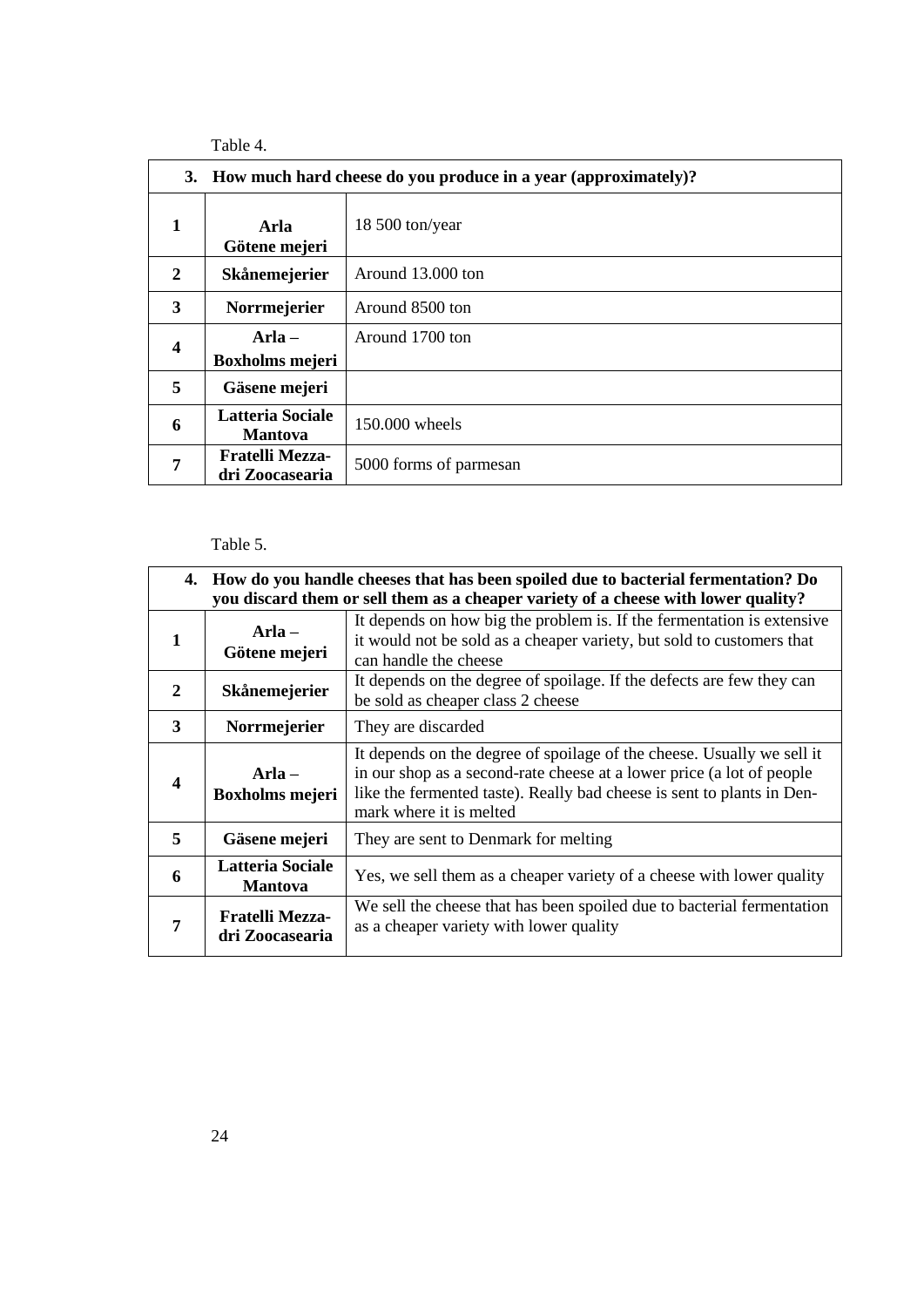Table 6.

|                         | 5. Which are the major bacteria that represents risk of spoiled cheese due to fermenta-<br>tion at your company? |                                                                                                                                                          |
|-------------------------|------------------------------------------------------------------------------------------------------------------|----------------------------------------------------------------------------------------------------------------------------------------------------------|
| 1                       | Arla $-$<br>Götene mejeri                                                                                        | The biggest problem with blowing defect in Sweden right now is<br>spoiled Grevé-cheese by propionic acid bacteria and interaction with<br>other cultures |
| $\mathbf{2}$            | <b>Skånemejerier</b>                                                                                             | Butyric acid bacteria                                                                                                                                    |
| 3                       | <b>Norrmejerier</b>                                                                                              | Spores from Clostridia                                                                                                                                   |
| $\overline{\mathbf{4}}$ | Arla-<br><b>Boxholms mejeri</b>                                                                                  | Butyric acid bacteria                                                                                                                                    |
| 5                       | Gäsene mejeri                                                                                                    | <b>Spores</b>                                                                                                                                            |
| 6                       | <b>Latteria Sociale</b><br><b>Mantova</b>                                                                        | Between heterofermentative bacteria, the most common are the propi-<br>onic acid bacteria                                                                |
| 7                       | <b>Fratelli Mezza-</b><br>dri Zoocasearia                                                                        | The main cause of cheese spoilage is the butyric acid fermentation                                                                                       |

## Table 7.

|              | 6. How is the milk controlled before the cheese production begins? For example cell<br>count/different bacteria/ spores. |                                                                                                                                                                                                                                                                                               |  |
|--------------|--------------------------------------------------------------------------------------------------------------------------|-----------------------------------------------------------------------------------------------------------------------------------------------------------------------------------------------------------------------------------------------------------------------------------------------|--|
| 1            | $Arla -$<br>Götene mejeri                                                                                                | Spores are analysed in silo and after milk treatment. We follow a con-<br>trol program, the amount of spores use to be around $\langle 4/1000 \text{ ml after} \rangle$<br>milk treatment. Coliforms are also analysed during the cheese mak-<br>ing.                                         |  |
| $\mathbf{2}$ | <b>Skånemejerier</b>                                                                                                     | Skim milk is ultrafugated and cream is sterilized in order to minimize<br>the risk of contamination by butyric acid bacteria                                                                                                                                                                  |  |
| 3            | Norrmejerier                                                                                                             | Cell counts are analysed at the farm. Total number of bacteria is ana-<br>lysed in the milk from silos. Total number of bacteria and amount of<br>spores are analysed from the filtered milk. Post-pasteurization con-<br>tamination is controlled by analysing the amount of Enterobacteria. |  |
| 4            | $Arla -$<br><b>Boxholms mejeri</b>                                                                                       | We analyse total number of Enterobacteriaceae from incoming milk.<br>Organic milk is analysed for the amount of spores                                                                                                                                                                        |  |
| 5            | Gäsene mejeri                                                                                                            | Antibiotics, fat content                                                                                                                                                                                                                                                                      |  |
| 6            | <b>Latteria Sociale</b><br><b>Mantova</b>                                                                                | Fat, protein, lactose, RSM, spores inhibitory, somatic cells, bacterial<br>load, cryoscopy, casein, urea, geomaverages, TBC and amount of<br>cells                                                                                                                                            |  |
| 7            | <b>Fratelli Mezza-</b><br>dri Zoocasearia                                                                                |                                                                                                                                                                                                                                                                                               |  |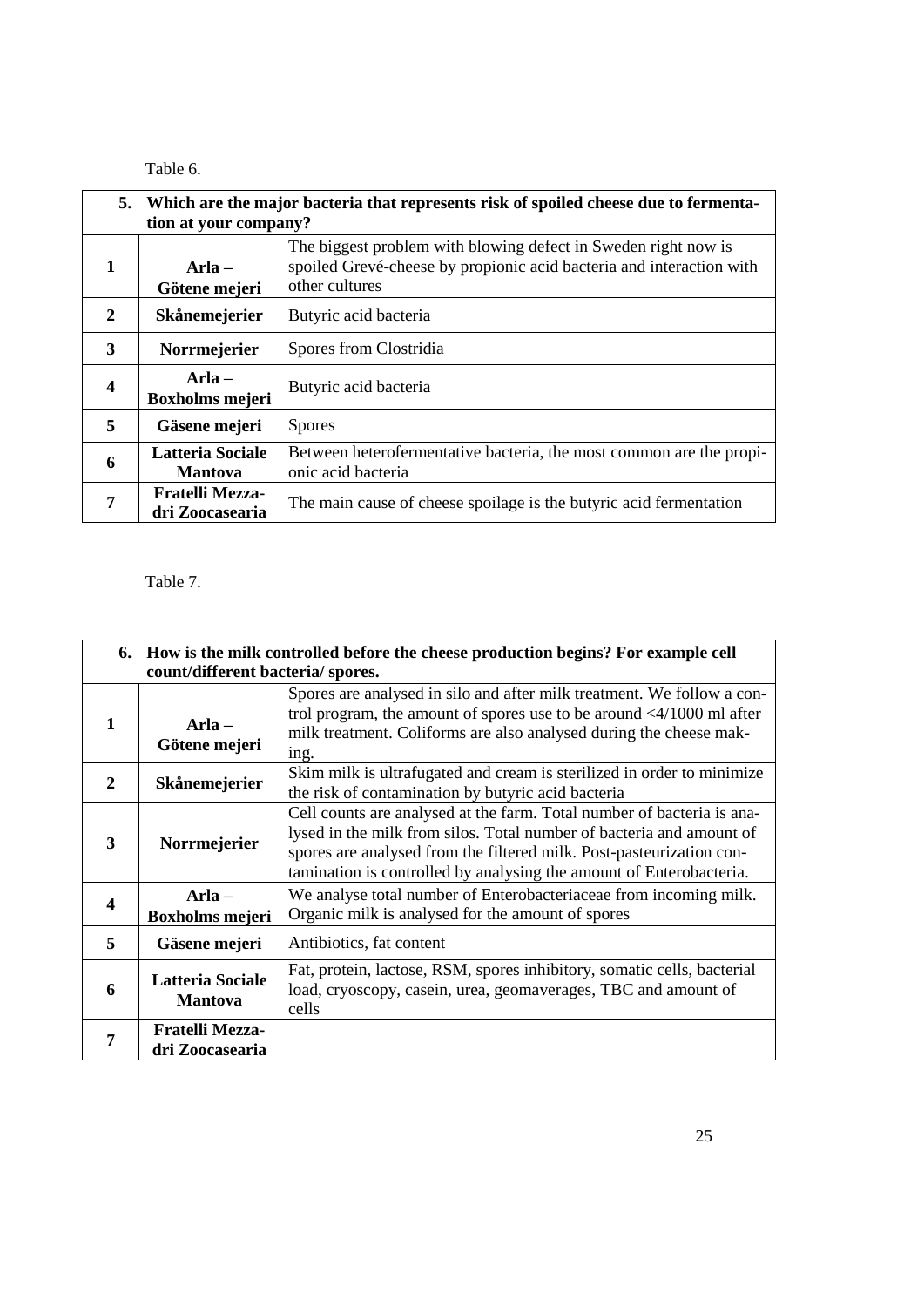Table 8.

|                  | 7. Are specific methods applied in order to remove and/or prevent unwanted bacteria<br>that causes fermented cheese? |                                                                                                                                                                                                                                  |  |
|------------------|----------------------------------------------------------------------------------------------------------------------|----------------------------------------------------------------------------------------------------------------------------------------------------------------------------------------------------------------------------------|--|
| $\mathbf{1}$     | $Arla -$<br>Götene mejeri                                                                                            | Yes, we use Götene bactofugation x 3. The plants in Kalmar and<br>Östersund use microfiltration                                                                                                                                  |  |
| $\mathbf{2}$     | Skånemejerier                                                                                                        | Filtration                                                                                                                                                                                                                       |  |
| 3                | Norrmejerier                                                                                                         | Pasteurization. The milk is filtrated (Bactocatch) before cheese mak-<br>ing for the removal of spores                                                                                                                           |  |
| $\boldsymbol{4}$ | Arla $-$<br><b>Boxholms mejeri</b>                                                                                   | Sodium nitrate is added to the conventional milk in order to prevent<br>butyric acid fermentation. Sodium nitrate is not allowed in our<br>KRAV-cheese making, in this milk bactofugation is used for the re-<br>moval of spores |  |
| 5                | Gäsene mejeri                                                                                                        | Sodium nitrate                                                                                                                                                                                                                   |  |
| 6                | Latteria Sociale<br><b>Mantova</b>                                                                                   | For the Grana padano production we use Lysozyme; other fundamen-<br>tal conditions are hygienic conditions of stables and tanks for milk                                                                                         |  |
| 7                | <b>Fratelli Mezza-</b><br>dri Zoocasearia                                                                            | Additives are not used. Cows are fed non-fermented food                                                                                                                                                                          |  |

Table 9.

| 8.                      | Are any cheeses/methods in particular sensitive to fermentation spoilage? |                                                                                                                                                                                     |
|-------------------------|---------------------------------------------------------------------------|-------------------------------------------------------------------------------------------------------------------------------------------------------------------------------------|
| 1                       | $Arla -$<br>Götene mejeri                                                 | Yes, propionic acid cheeses (Grevé types) are sensitive since this type<br>of bacteria thrive in the same environment as Clostridia; slightly<br>higher pH, lower salt content etc. |
| 2                       | Skånemejerier                                                             | Grevé and cheeses with low fat content                                                                                                                                              |
| 3                       | Norrmejerier                                                              | N <sub>0</sub>                                                                                                                                                                      |
| $\overline{\mathbf{4}}$ | $Arla -$<br><b>Boxholms mejeri</b>                                        | KRAV-cheeses are more sensitive to spoilage since sodium nitrate is<br>not added. Bactofugation does not always remove enough spores                                                |
| 5                       | Gäsene mejeri                                                             | Fat cheese                                                                                                                                                                          |
| 6                       | <b>Latteria Sociale</b><br><b>Mantova</b>                                 |                                                                                                                                                                                     |
| 7                       | <b>Fratelli Mezza-</b><br>dri Zoocasearia                                 | Fat content is reduced by natural separation which reduces microbial<br>contamination                                                                                               |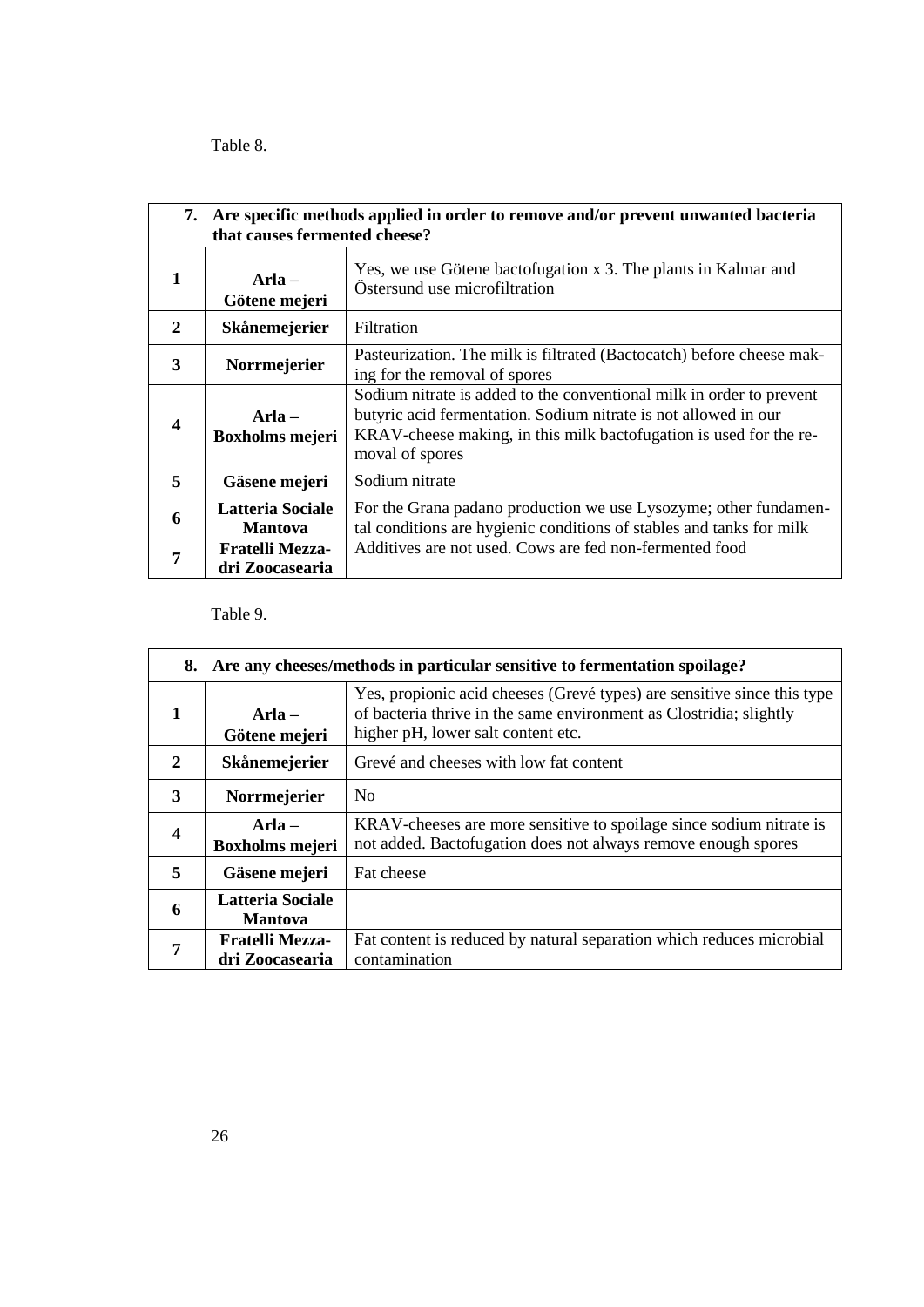## Table 10.

|                         |                                           | 9. Does the problem vary during different times of the year (Winter/summer)?                                                                                                                                                                                    |
|-------------------------|-------------------------------------------|-----------------------------------------------------------------------------------------------------------------------------------------------------------------------------------------------------------------------------------------------------------------|
| 1                       | $Arla -$<br>Götene mejeri                 | Previously the problem was greater during winter time but nowadays<br>spores occur at summer too. The problem often stems from poorly si-<br>lage. Cows are normally fed with silage during summer too, also in<br>the cowshed where they are milked            |
| $\mathbf{2}$            | <b>Skånemejerier</b>                      | Late winter to early spring is the most susceptible period                                                                                                                                                                                                      |
| 3                       | Norrmejerier                              | Since we filtrate the cheese milk we are free from seasonal variations                                                                                                                                                                                          |
| $\overline{\mathbf{4}}$ | $Arla -$<br><b>Boxholms mejeri</b>        | A few years ago problems occurred after Christmas and onwards.<br>Nowadays quality is quite good all year around                                                                                                                                                |
| 5                       | Gäsene mejeri                             | It usually depends on how the harvest was and how the farmer han-<br>dled the fodder                                                                                                                                                                            |
| 6                       | Latteria Sociale<br><b>Mantova</b>        | The problem is not seasonal, is all the year                                                                                                                                                                                                                    |
| 7                       | <b>Fratelli Mezza-</b><br>dri Zoocasearia | The defect is not strictly related to seasonal periods, even though in<br>winter it may be easier to obtain further contamination of spores, be-<br>cause the animals may be dirtier. For this reason poor milking could<br>give rise to a higher contamination |

## Table 11.

| 10. How do you control the process of the cheese in order to prevent fermentation spoil-<br>age? |                                           |                                                                                                                     |  |
|--------------------------------------------------------------------------------------------------|-------------------------------------------|---------------------------------------------------------------------------------------------------------------------|--|
| 1                                                                                                | $Arla -$<br>Götene mejeri                 | Control programs                                                                                                    |  |
| 2                                                                                                | <b>Skånemejerier</b>                      | Control of bacteria in the filtration equipment                                                                     |  |
| 3                                                                                                | Norrmejerier                              | Filtration of the cheese milk and analyses of the filtrated milk                                                    |  |
| $\overline{\mathbf{4}}$                                                                          | $Arla -$<br><b>Boxholms mejeri</b>        | By adding sodium nitrate and bactofugation                                                                          |  |
| 5                                                                                                | Gäsene mejeri                             | Bactocatch or bactofugation, but this does not provide with complete<br>spore reduction. We don't use these methods |  |
| 6                                                                                                | <b>Latteria Sociale</b><br><b>Mantova</b> | Good raw material is the main thing. Hygienic conditions during<br>cheese production are also important             |  |
| 7                                                                                                | <b>Fratelli Mezza-</b><br>dri Zoocasearia |                                                                                                                     |  |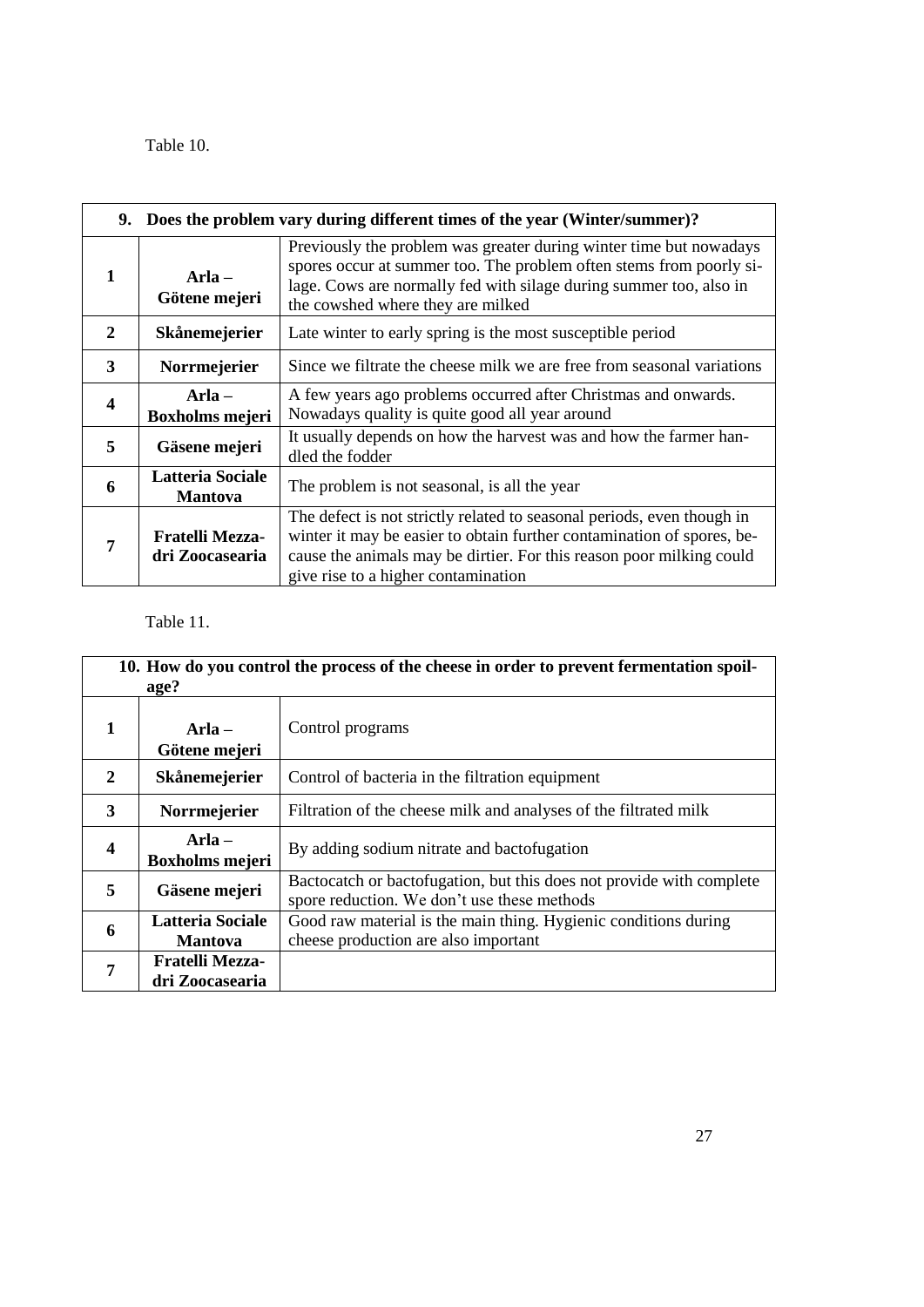Table 12.

| 11. Are any controlling systems applied in order to discover abnormalities of the cheese<br>quality? |                                           |                                                                                                                                                                                                                                                                                                                                                                    |  |
|------------------------------------------------------------------------------------------------------|-------------------------------------------|--------------------------------------------------------------------------------------------------------------------------------------------------------------------------------------------------------------------------------------------------------------------------------------------------------------------------------------------------------------------|--|
| 1                                                                                                    | $Arla -$<br>Götene mejeri                 | Yes, we control incoming milk, treated milk, control the cheese after<br>ripening as well as final classification. We have specific customers<br>which have demands regarding analysis of both anaerobic- and aero-<br>bic spores. Working with the farms and control programs for the pro-<br>duction is important in order to get high quality milk all the time |  |
| $\mathbf{2}$                                                                                         | Skånemejerier                             | Control of bacteria in the filtration equipment                                                                                                                                                                                                                                                                                                                    |  |
| 3                                                                                                    | Norrmejerier                              | Yes, sensory- and visual inspections are preformed to detect abnor-<br>malities like swollen cheeses                                                                                                                                                                                                                                                               |  |
| $\overline{\mathbf{4}}$                                                                              | Arla $-$<br><b>Boxholms mejeri</b>        | Each batch is analysed for microorganisms. Sensory and visual con-<br>trols are also preceded                                                                                                                                                                                                                                                                      |  |
| 5                                                                                                    | Gäsene mejeri                             | Each curdling tasted before delivery                                                                                                                                                                                                                                                                                                                               |  |
| 6                                                                                                    | <b>Latteria Sociale</b><br><b>Mantova</b> | Normally we use $X$ ray to check the cheese after 4-5 months of ripen-<br>ing, also "traditional manner" with hammer after 6 months                                                                                                                                                                                                                                |  |
| 7                                                                                                    | <b>Fratelli Mezza-</b><br>dri Zoocasearia | The defect shows at the beginning with the beating of the form, in-<br>crease of the seasoning can be evaluated at the sight                                                                                                                                                                                                                                       |  |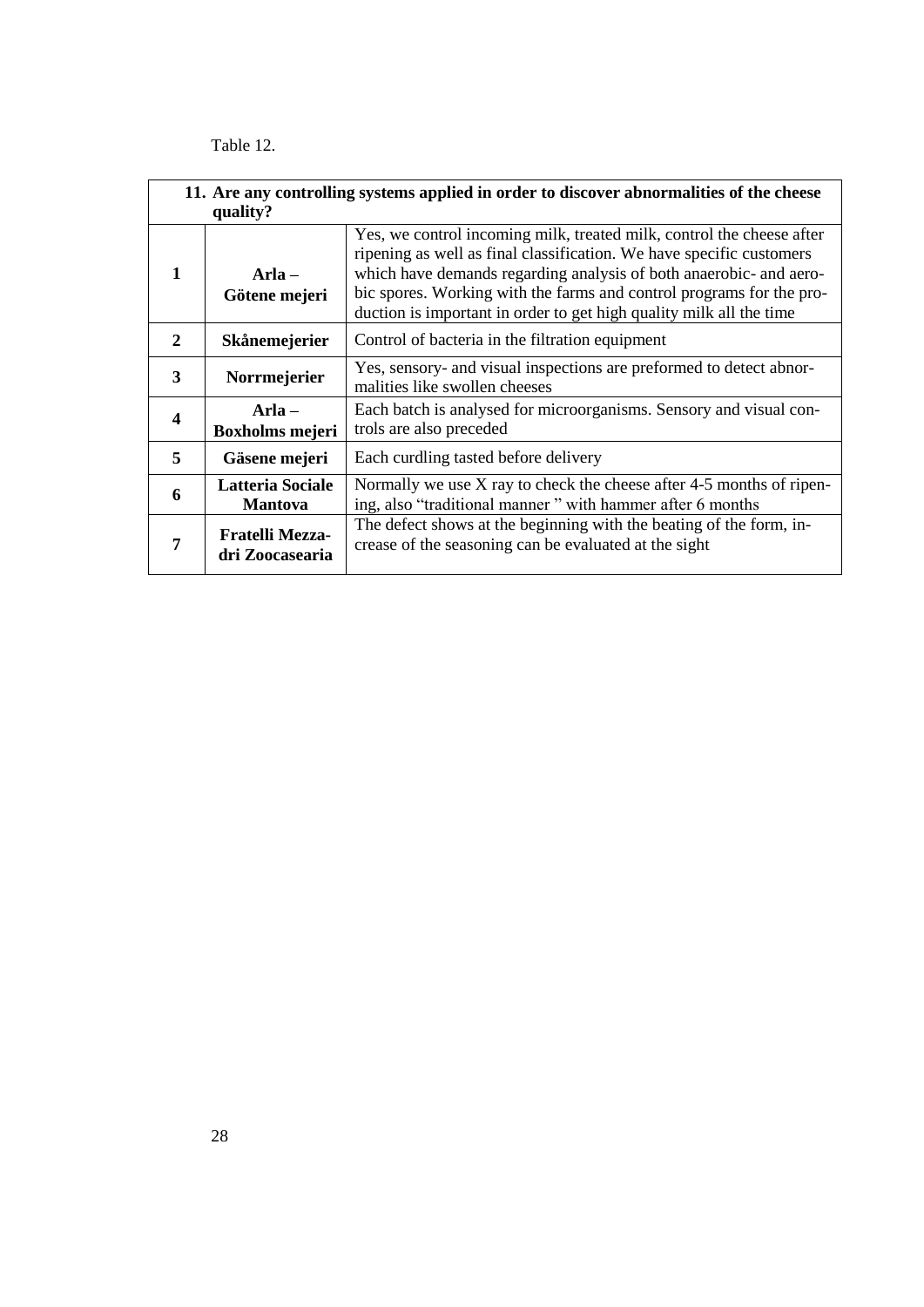# References

- Adams, M.R. & Moss, M. O. (2008). *Food microbiology*. 3. ed. Cambridge: Royal Society of Chemistry publishing, pp 123, 332-336
- Alichanidis, E. (2007). Cheeses ripened in brine. |: McSweeney, P. L. H. (Ed). *Cheese problems solved*. Cambridge: Woodhead publishing limited, pp 330-342
- Bachmann, H.P. & Frölich-Wyder, M.T. (2007). Swiss-cheese.|: McSweeney, P. L. H. (Ed). *Cheese problems solved*. Cambridge: Woodhead publishing limited, pp 246-267
- Banks, J.M. (2007a). Analysis of cheese: How reliable is cheese grading? |: McSweeney, P. L. H. (Ed). *Cheese problems solved*. Cambridge: Woodhead publishing limited, pp 174-175
- Banks, J.M. (2007b). Ultrafiltration of cheese milk |: McSweeney, P. L. H. (Ed). *Cheese problems solved*. Cambridge: Woodhead publishing limited, pp 30-33
- Barbosa-Cánovas, G. & Bermúdez-Aguirre, D. (2010). Other novel milk preservation technologies: ultrasound, irradiation, microwave, radio frequency, ohmic heating, ultraviolet light and bacteriocins. |: Griffiths, M. W. (Ed). *Improving the safety and quality of milk. Vol 1, Milk production and processing.* Cambridge: Woodhead Publishing limited, pp 420-450
- Beresford, T. (2007a). Preparation of cheese milk: What problems are caused by psychrotrophs? |: McSweeney, P. L. H. (Ed). *Cheese problems solved*. Cambridge: Woodhead publishing limited, pp 13-15
- Beresford, T. (2007b). The microbiology of cheese ripening: What factors affect microbial growth in cheese? |: McSweeney, P. L. H. (Ed). *Cheese problems solved*. Cambridge: Woodhead publishing limited, pp 119-123
- Boxholm ost. *Våra ostar.* <http://www.boxholmsost.se/vara-ostar/vara-ostar.php?lmId=6> [Accessed 2015-06-06]
- Brüggemann, H. & Gottschalk, G. (Eds) (2009). *Clostridia: Molecular Biology in the Post-genomic Era.* Göttingen: Caister Academic Press, pp 1, 29, 216
- Burgess, K. (2010). Key requirements for milk quality and safety; a processor's perspective. |: Griffiths, M. W. (Ed). *Improving the safety and quality of milk. Vol 1, Milk production and processing.* Cambridge: Woodhead Publishing limited, pp 65-84
- Cocolin, L., Innocente, N., Biasutti, M. & Comi, G. (2004). The late blowing in cheese: a new molecular approach based on PCR and DGGE to study the microbial ecology of the alteration process. *International Journal of Food Microbiology*, 90(1), pp 83–91
- Coultate, T. P. (2009). *Food : the chemistry of its components*. 5. Ed. Cambridge: Royal Society of Chemistry Publishing, p 183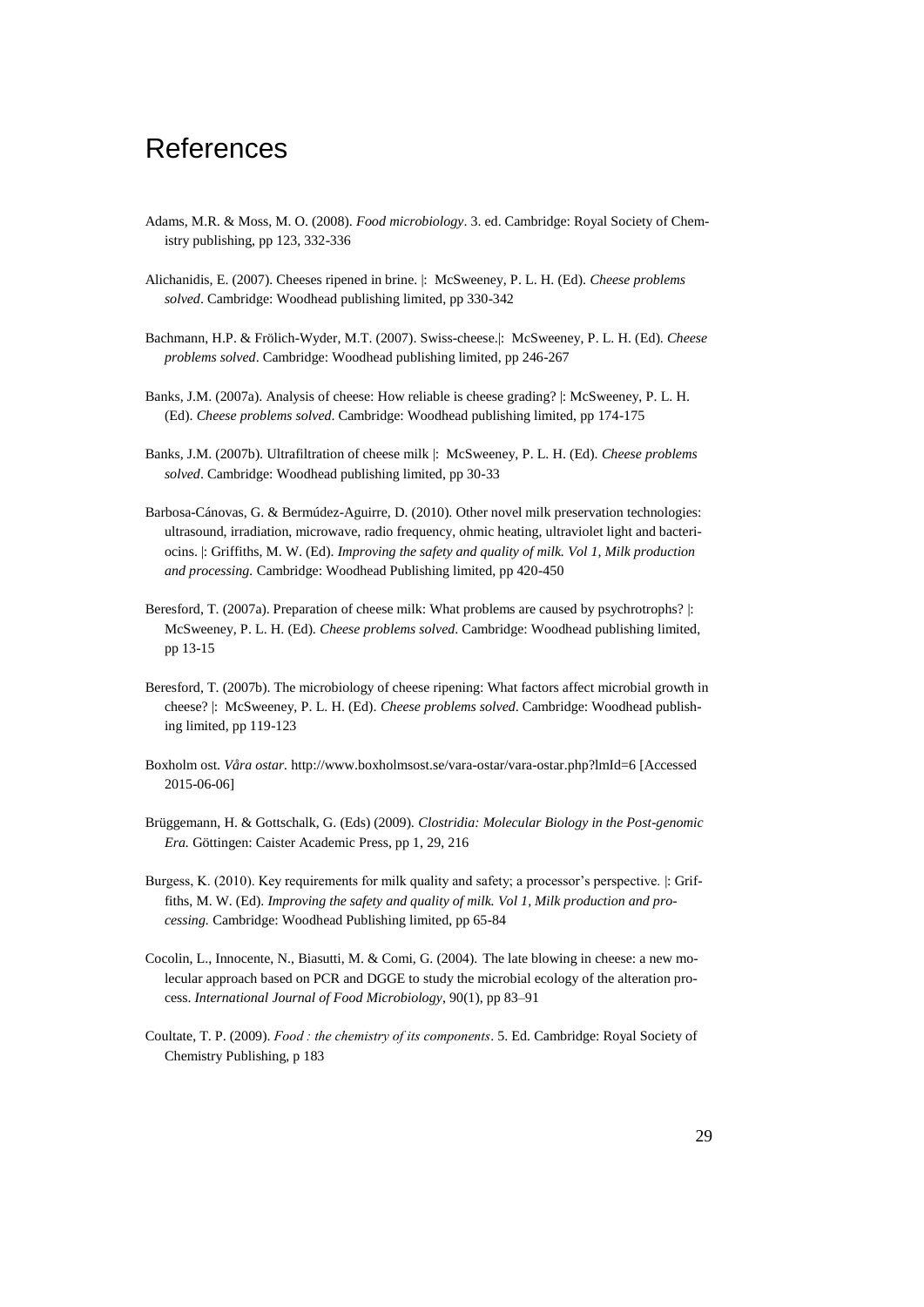- Daamen, C. B. G., Berg, G. van den & Stadhouders, J. (1986). Test of the bactofugation efficiency of a self-cleaning hermetic bactofuge, Type BMRPX 618 HGV, manufactured by Alfa-Laval A/B, Lund (Sweden). *NIZO-Rapporten*, (R124), p 19.
- De Jong, P. (2008). Thermal processing of milk. |: Britz, T. J. & Robinson, R. K. (Eds). *Advanced dairy science and technology*. Oxford: Blackwell Publishing, pp 1-31
- Di Cagno, R. & Gobbetti, M. (2007). Grana-type cheeses and parmesan: What common problems are associated with Grana-type cheeses? |: McSweeney, P. L. H. (Ed). *Cheese problems solved*. Cambridge: Woodhead publishing limited, pp 210-211
- Donnelly, C.W. (2007). Pathogens and food poisoning bacteria: What factors should be considered to reduce coliform counts?|: McSweeney, P. L. H. (Ed). *Cheese problems solved*. Cambridge: Woodhead publishing limited, pp 143-144
- Düsterhöft. E.-M. & van den Berg. G. (2007). Dutch-type cheeses.|: McSweeney, P. L. H. (Ed). *Cheese problems solved*. Cambridge: Woodhead publishing limited, pp 230-245
- Eskin, N. A. M. & Shahidi, F. (Eds) (2013). *Biochemistry of foods [elektronisk resurs]* [online]. London: Academic Press. Available from: http://www.sciencedirect.com/science/book/9780122423529. [Accessed 2015-05-14]
- Featherstone, S. (2008). Control of Biodeterioration in Food. |: Tucker, G. (Ed) *Food biodeterioration and preservation*. Oxford: Blackwell Publishing, pp 1-35
- Fratelli Mezzadri Zoocasearia. *Our products.* <http://www.zoocaseariamezzadri.it/eng/Prodotti.htm> [Accessed 2015-06-06]
- Giffel, M.C. & Wells-Bennik, M.H.J. (2010). Good hygienic practice in milk production and processing. |: Griffiths, M. W. (Ed). *Improving the safety and quality of milk. Vol 1, Milk production and processing.* Cambridge: Woodhead Publishing limited, pp 179-193
- Gómez-Torres, N., Ávila, M., Gaya, P. & Garde, S. (2014). Prevention of late blowing defect by reuterin produced in cheese by a Lactobacillus reuteri adjunct. *Food Microbiology*, 42, pp 82–88
- Grandison, A.S. & Goulas, A. (2008). Applications of membrane separation |: Britz, T. J. & Robinson, R. K. (Eds). *Advanced dairy science and technology*. Oxford: Blackwell Publishing, pp 35- 74
- Guinee, T.P. (2007). Salt in cheese |: McSweeney, P. L. H. (Ed). *Cheese problems solved*. Cambridge: Woodhead publishing limited, pp 80-99

Gäsene mejeri. *Våra ostar.* <http://www.gasenemejeri.se/vara-ostar> [Accessed 2015-06-06]

Götene mejeri*.* <http://www.arla.se/om-arla/fakta/mejerier/gotene-mejeri/> [Accessed 2015-06-06]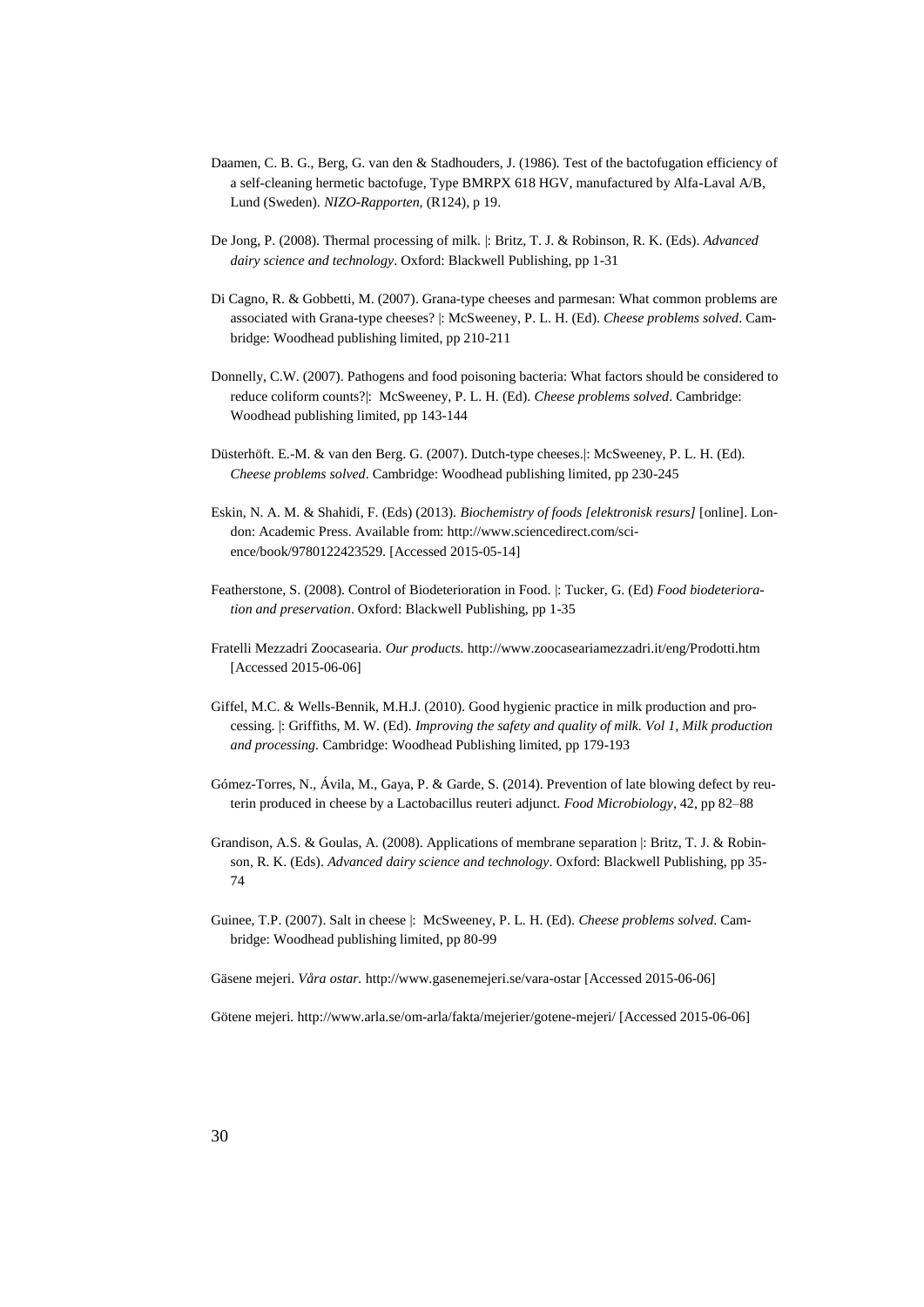- Heyndrickx, M., Marchand, S., De Jonghe, V., Smet, K., Coudijzer, K. & De Block, J. (2010). Understanding and preventing consumer milk microbial spoilage and chemical deterioration. |: Griffiths, M. W. (Ed). *Improving the safety and quality of milk. Vol 2, Improving quality in milk products.* Cambridge: Woodhead Publishing limited, pp 97-135
- Hill. A.R. & Kethireddipalli. P. (2013). Dairy products: cheese and yoghurt. |: Eskin, N. A. M. & Shahidi, F. (Eds). *Biochemistry of foods* [online]. London: Academic Press, pp 319-351). Available from: http://www.sciencedirect.com/science/book/9780122423529. [Accessed 2015-06-04]
- Johnson, M.E. (2001). Cheese Products. |: Marth, E. H. & Steele, J. (Eds). *Applied Dairy Microbiology, 2. ed.* New York: CRC Press, pp 345-385
- Kelly, A.L. (2007) New technologies |: McSweeney, P. L. H. (Ed). *Cheese problems solved*. Cambridge: Woodhead publishing limited, pp 115-116
- Kindstedt, P., Caric, M. & Milanovic, S. (2004). Pasta-Filata Cheeses. |: Cogan, T. M. Fox, P. F., Guinee, T. P. & McSweeney, P. L. H. (Eds). *Cheese: Chemistry, Physics and Microbiology. Vol 2, Major cheese groups.* 3. Ed [online]. Academic Press, pp 251-263. Available from: Google Books. [Accessed 2015-06-04]
- Klijn, N., Nieuwenhof, F., Hollwerf, J., Vanderwaals, C. & Weerkamp, A. (1995). Identification of Clostridium tyrobutyricum as the Causative Agent of Late Blowing in Cheese by Species-Specific PCR-Amplification. *Applied and Environmental Microbiology*, 61(8), pp 2919–2924
- Kristianstadmejeriet. [http://www.skanemejerier.se/sv/Kontakta-oss/Vara-anlaggningar/Kristian](http://www.skanemejerier.se/sv/Kontakta-oss/Vara-anlaggningar/Kristianstadmejeriet/)[stadmejeriet/](http://www.skanemejerier.se/sv/Kontakta-oss/Vara-anlaggningar/Kristianstadmejeriet/) [Accessed 2015-06-06]

Latteria Sociale Mantova. *Prodotti.* <http://www.lsm427.it/it/prodotti.php> [Accessed 2015-06-06]

- Leadley, C. (2008). Novel commercial preservation methods. |: Tucker, G. (Ed) *Food biodeterioration and preservation*. Oxford: Blackwell Publishing, pp 212-242
- Ledenbach, L. H. & Marshall, R. T. (2010). Microbiological Spoilage of Dairy Products. |: Sperber, W. H. & Doyle, M. P. (Eds). *Compendium of the Microbiological Spoilage of Foods and Beverages*. [online]. New York: Springer New York, pp 41-67. Available from: http://link.springer.com/10.1007/978-1-4419-0826-1\_2. [Accessed 2015-06-04]
- Loss, C. R. & Hotchkiss, J. H. (2002). Effect of dissolved carbon dioxide on thermal inactivation of microorganisms in milk. *Journal of Food Protection*, 65(12), pp 1924–1929
- McClements, J.M.J., Patterson, M. F. & Linton, M. (2001). The effect of growth stage and growth temperature on high hydrostatic pressure inactivation of some psychrotrophic bacteria in milk. *Journal of Food Protection*, 64(4), pp 514–522
- McSweeney, P.L.H. (2007a). Analysis of cheese: What is the correct way to sample cheese for analysis? |: McSweeney, P. L. H. (Ed). *Cheese problems solved*. Cambridge: Woodhead publishing limited, pp 167-169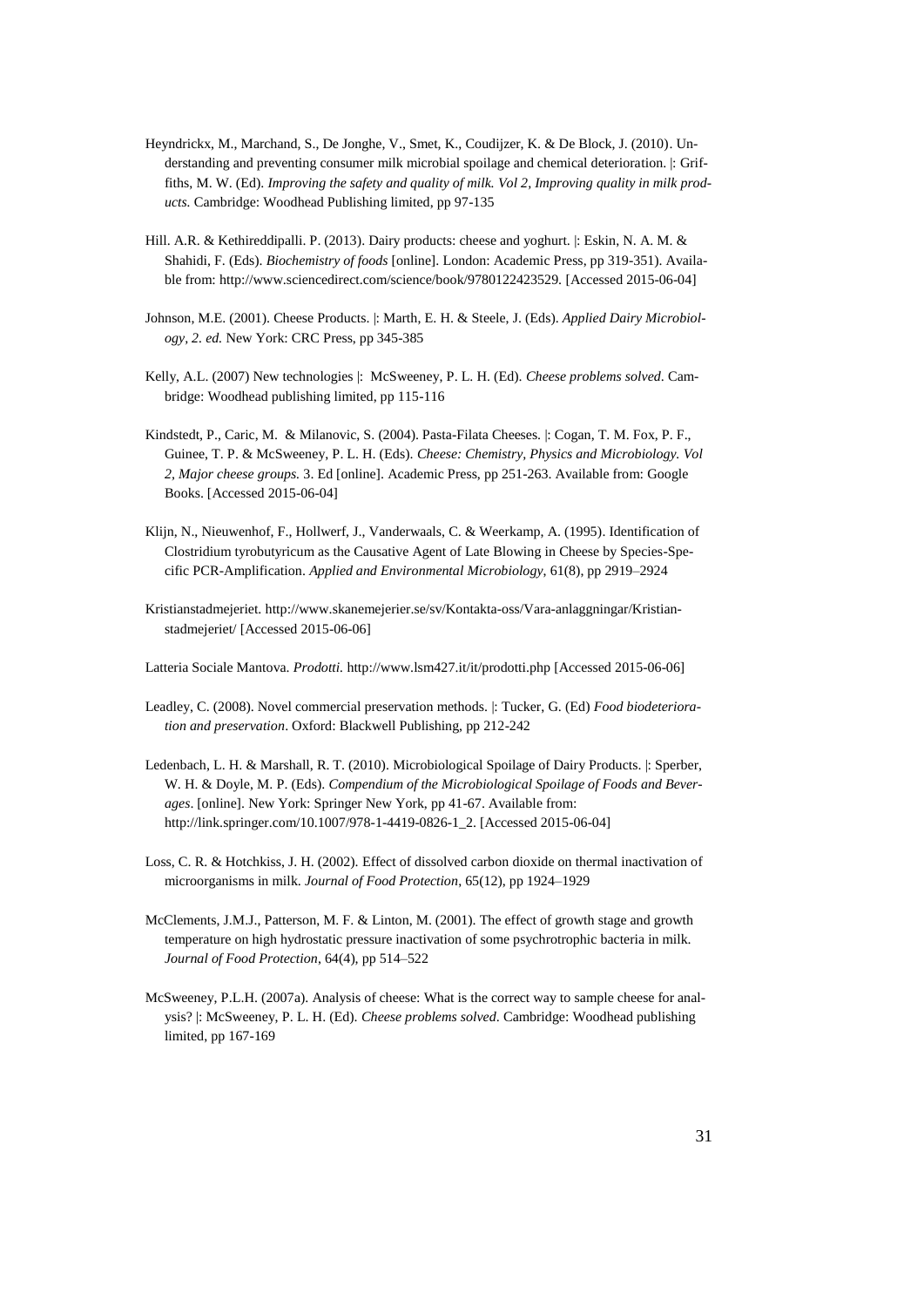- McSweeney, P.L.H. (2007b). Preparation of cheese milk: What effects does pasteurisation have on cheesemilk? |: McSweeney, P. L. H. (Ed). *Cheese problems solved*. Cambridge: Woodhead publishing limited, pp 22-23
- Melilli, C., Caccamo, D. M., Calvo, M., Schembari, M. A., Barbano, G. & Licitra, G. (2004). Influence of brine concentration, brine temperature, and pre-salting on early gas defects in raw milk pasta-filata cheese. *Journal of Dairy Science*, 87(11), pp 3648–3657
- Norrmejerier. *Här finns vi.* <http://www.norrmejerier.se/produktkatalog/norrmejerier-ost> [Accessed 2015-06-06] *Våra goda produkter.* <http://www.norrmejerier.se/produktkatalog> [Accessed 2015-06-06]
- Rajagopal, M., Werner, B. G. & Hotchkiss, J. H. (2005). Low pressure CO<sub>2</sub> storage of raw milk: Microbiological effects. *Journal of Dairy Science*, 88(9), pp 3130–3138
- Schneider, N. & Pischetsrieder, M. (2013). Lysozyme allergen in cheese and potential impact on health. |: Preedy, V. R., Watson, R.R. & Patel, V.B. &. (Eds) (2013). *Handbook of cheese in health: production, nutrition and medical sciences*. 2013. ed Wageningen: Wageningen Academic Publishers, pp 767-781
- Sheelan. J. J. (2007). The microbiology of cheese ripening: What causes the development of gas during ripening? |: McSweeney, P. L. H. (Ed). *Cheese problems solved*. Cambridge: Woodhead publishing limited, pp 131-132
- Skeie, S. (2010). Milk quality requirements for cheesemaking. |: Griffiths, M. W. (Ed). *Improving the safety and quality of milk. Vol 2, Improving quality in milk products.* Cambridge: Woodhead Publishing limited, pp 433-453
- Stessl, B. & Hein, I. (2010). Identifying pathogens in milk.|: Griffiths, M. W. (Ed). *Improving the safety and quality of milk. Vol 1, Milk production and processing.* Cambridge: Woodhead Publishing limited, pp 87-112
- Thylin, I. (2000). *Methods of preventing growth of Clostridium tyrobutyricum and yeasts in silage*. Diss. Uppsala: Swedish university of agricultural sciences, pp 15, 17.
- Walstra, A., van Boekel, M. A. J. S. J., Noomen, A. & Geurts, T. J. (Eds). (1999). *Dairy Technology : Principles of Milk Properties and Processes*. New York: Marcel Dekker Incorporate, p 643
- Weller, R. (2010). Improving organic milk. |: Griffiths, M. W. (Ed). *Improving the safety and quality of milk. Vol 2, Improving quality in milk products.* Cambridge: Woodhead Publishing limited, pp 284-303
- West, H. G. (2008). Food fears and raw-milk cheese. *Appetite*, 51(1), pp 25–29.
- Wilkinson, J. M. (2005). *Silage*. Lincoln: Chalcombe Publications, pp 18, 30, 85-86, 94-95, 107
- Willey, J.M., Sherwood, L.M. & Woolverton, C.J. (2012). *Prescott's principles of microbiology*. International edition. Singapore: McGraw-Hill Higher Education, pp 60, 824-825